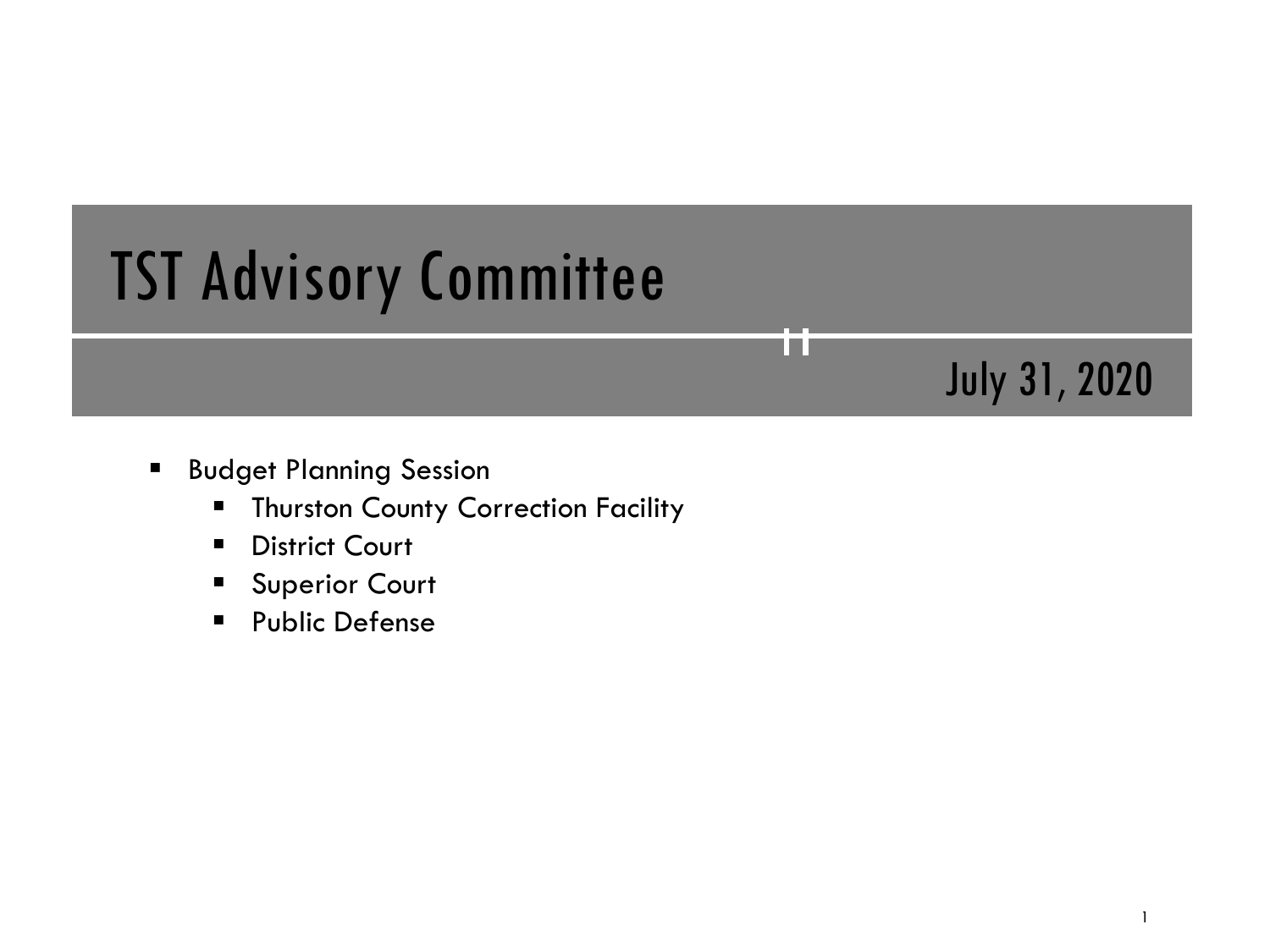# Thurston County Correction Facility

H.

- Chemical Dependency Program (CDP)
- **Preparing for Reentry Employment (PREP)**
- **F** Inmate Mental Health Services
	- **Pre-trial & Reentry**
	- **Transitions & Medication Management**
	- **Psych ARNP**
- **E** Corrections TST Coordinator
- New Proposal: Maintenance of Psychiatric Medications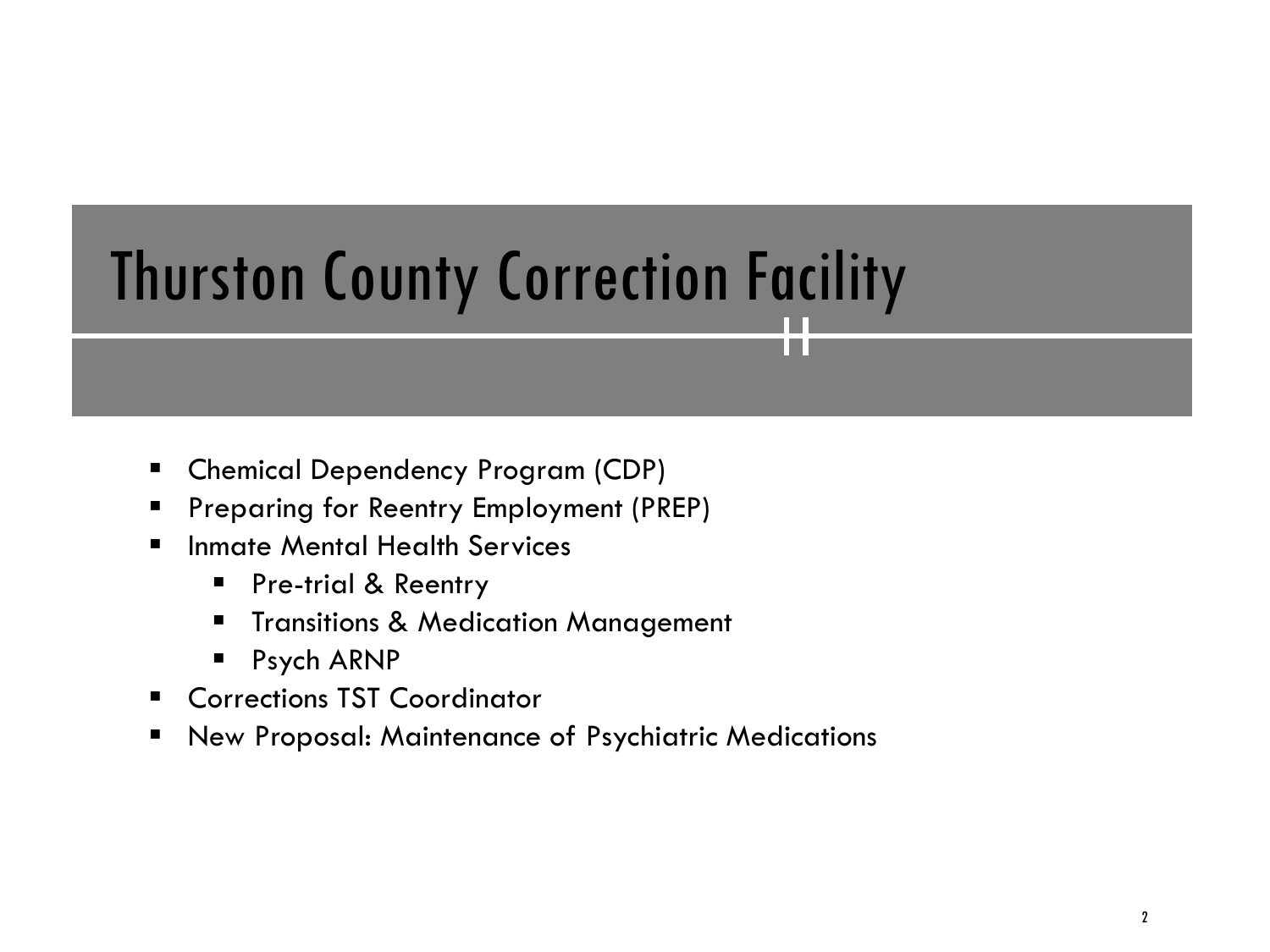# CHEMICAL DEPENDENCY PROGRAM

## Administration: Thurston County Sheriff's Office

### Program Description:

Chemical Dependency Program provides substance use disorder treatment services using Moral Reconation Therapy (MRT) to individuals (including Drug Court participants) held in the Thurston County Correctional Facility.

|      | <b>Budget</b> | <b>Actual</b> | Variance     | <b>Number Served in Year</b>                  | <b>Other</b>                                                                      |
|------|---------------|---------------|--------------|-----------------------------------------------|-----------------------------------------------------------------------------------|
| 2018 | \$380,931     | \$406,784     | $-$ \$26,378 | 41 Drug Court clients<br>79 jail participants | 59% of Drug Court clients completed Phase 2<br>30% of jail participants graduated |
| 2019 | \$389,613     | \$395,655     | $-$ \$6,402  | 52 Drug Court clients<br>69 jail participants | 77% of Drug Court clients completed Phase 2<br>46% of jail participants graduated |
| 2020 | \$399,714     | NA.           | NA.          |                                               |                                                                                   |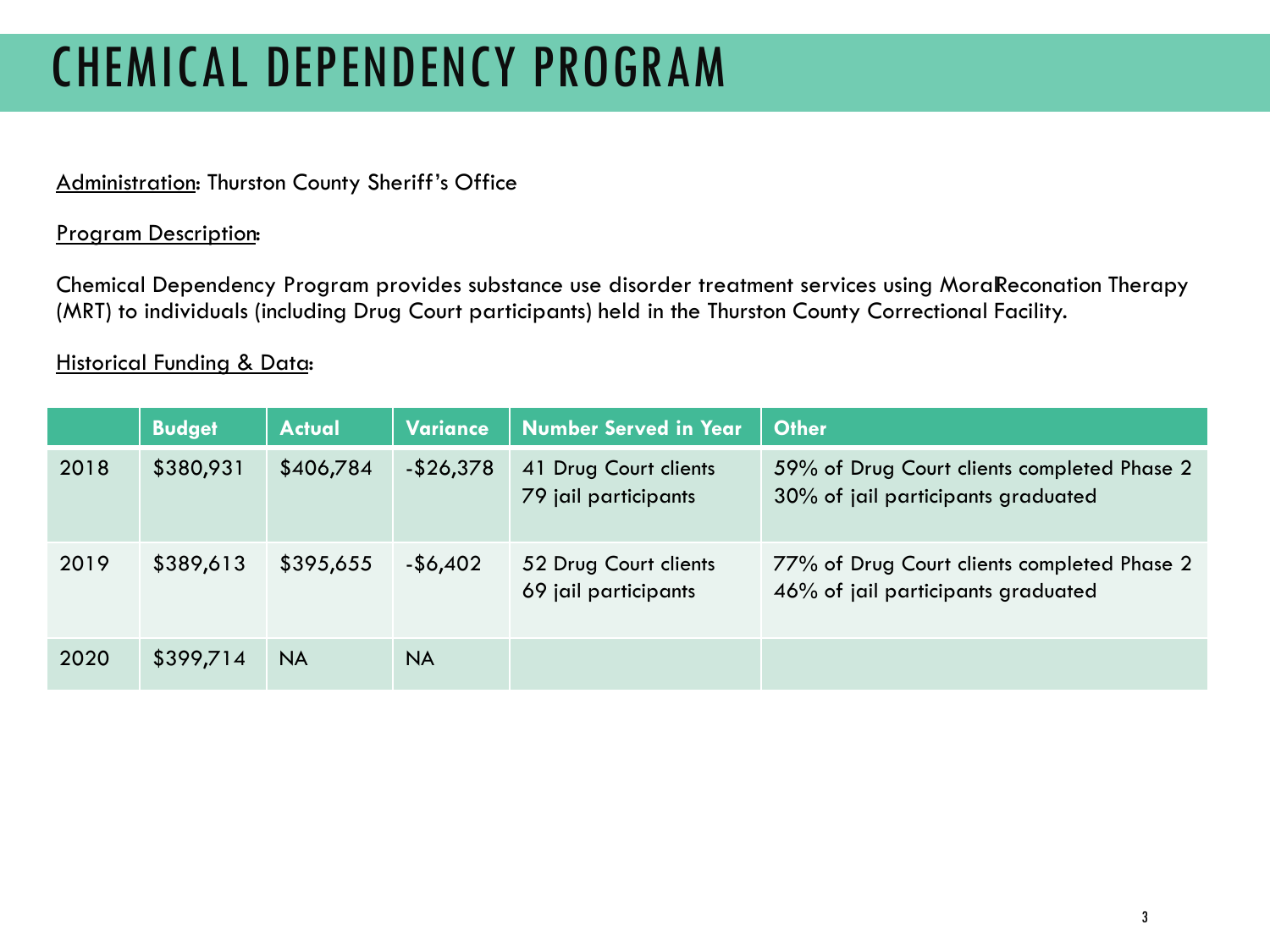# CHEMICAL DEPENDENCY PROGRAM

- 2021-2022 Key Issues: Diversity, Equity & Inclusion
	- The Chemical Dependency Program (CDP) accepts and provides Substance Abuse Disorder (SUD) treatment to participants who have been ordered by a Thurston County Court and/or the Thurston County Drug Court. The CDP program serves participants who come from all
	-
	- Looking ahead, the CDP Program will continue to strive for continued equity, inclusion and diversity.<br>• The CDP program demographics closely mirror that of our incarcerated population as is relates to race, ethnicity and

- 
- COVID-19 Context<br>• COVID-19 impacted our program in several ways.<br>• The Correction Facility was shut down to all Non-Essential workers on March 19, 2020, which meant that all programs and providers were not able to provide in-person services and treatment to our CDP participants. This affected all treatment programs and all volunteer
	-
	- programs facility wide.<br>• Costs, associated with CDP, were reduced by nearly half while maneuvering through the early stages of the Shut-Down.<br>• The TST Coordinator and Alternatives Professional Counseling began brainstorm
	- Those participants in Phase II, Work Release, experienced additional challenges on March 31, when the directive to shut-down Work<br>Release, was announced.
	- The shut-down of Work Release prompted the transition of several Drug Court participants to Electronic Home Monitoring (EHM) for the remainder of Phase II.
	-
	-
	- The CDP Program was resumed for on April 3<sup>rd</sup>.<br>• Treatment for the Phase III participants showed only minor disruptions during this time.<br>• The biggest obstacle identified was transitioning participants to EHM for Phase
	- The demand for services has decreased minimally. This impact is attributed to the slight reduction in population due to the COVID-19 pandemic and a reduction in court proceedings.
	- Individuals who were on the waiting list continued to be assessed and admitted into the program as space became available.

- Other Goals/ Context<br>• Continue to provide quality SUD treatment while adhering to Moral Reconation Therapy (MRT) principals and fidelity.
	- Continue to work with participants to guide, mentor and provide the education and tools needed to obtain, maintain and sustain their life in recovery. • Continue to advocate and promote the CDP Program to Public Defense, Prosecutors Office and Thurston County Courts.
	-

2021-2022 Budget Preview: • request for maintenance level funding to include Contract COLA's due to this being a two year budget cycle.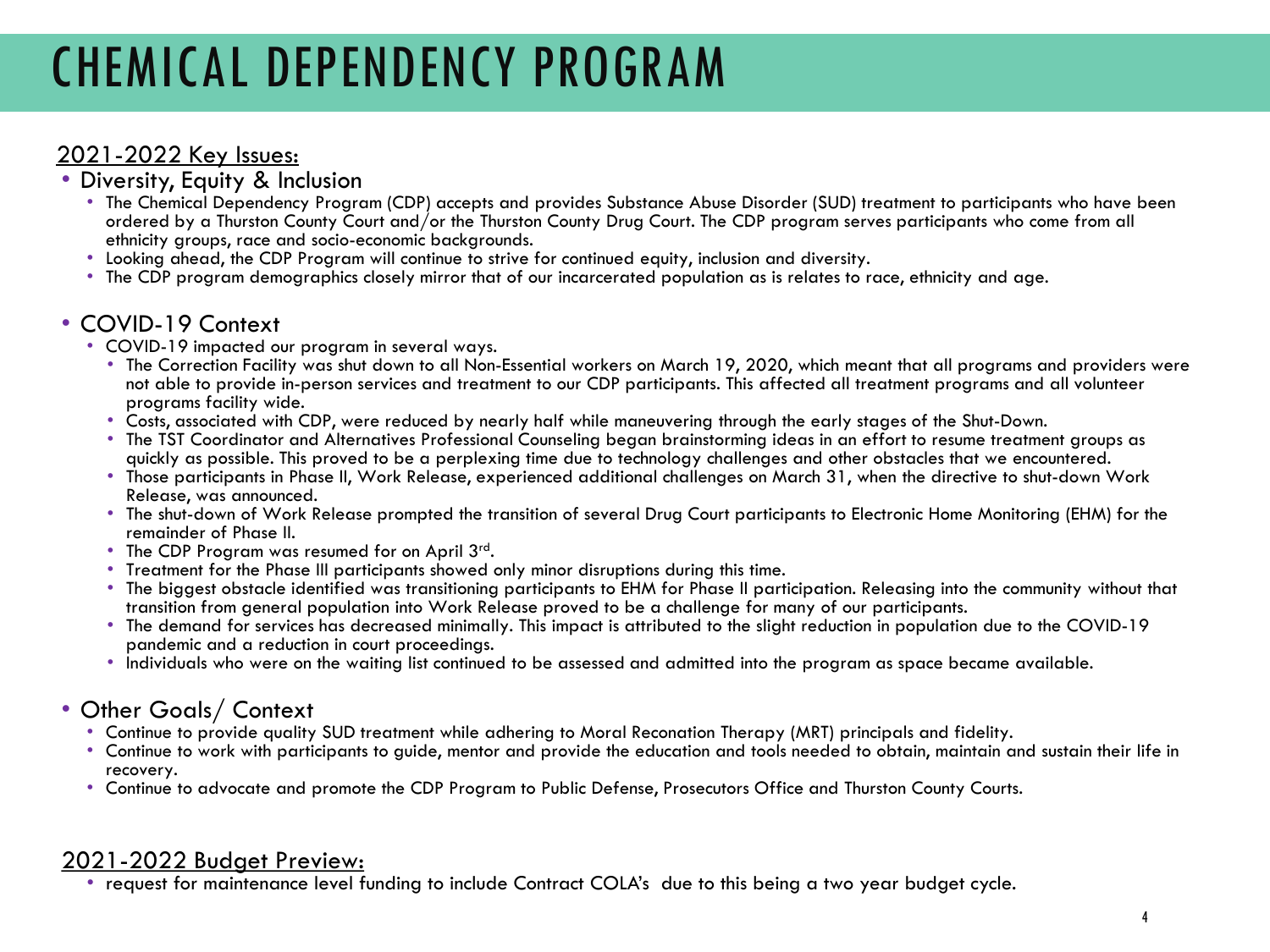## PREPARING FOR REENTRY EMPLOYMENT

### Administration: Thurston County Sheriff's Office

Program Description: Preparing for Re-Entry Employment Program (PREP) provides pre-employment training workshops and services to adults with behavioral health disorders in the Thurston County Jail with the goal that participants will become gainfully employed at exit.

|      | <b>Budget</b> | <b>Actual</b> | <b>Variance</b> | <b>Number Served in Year</b> | <b>Other</b>                      |
|------|---------------|---------------|-----------------|------------------------------|-----------------------------------|
| 2018 | \$119,143     | \$108,972     | \$10,171        | 83                           | 69 participants gained employment |
| 2019 | \$119,143     | \$118,111     | \$1,032         | 107                          | 86 participants gained employment |
| 2020 | \$122,003     | <b>NA</b>     | <b>NA</b>       | <b>NA</b>                    |                                   |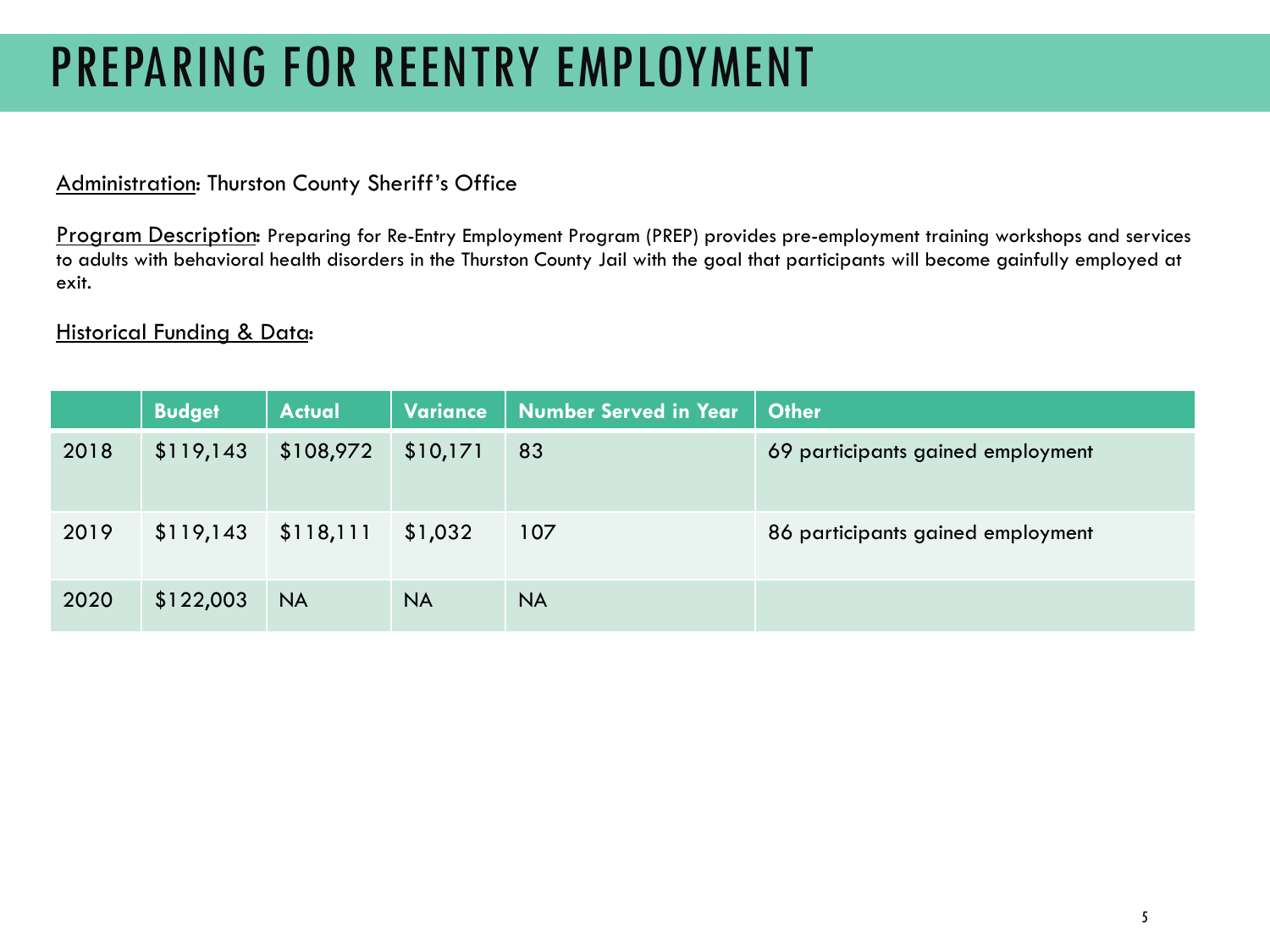# PREPARING FOR RE-ENTRY EMPLOYMENT (PREP)

- 2021-2022 Key Issues: Diversity, Equity & Inclusion
	- The PREP program encompasses diversity, inclusion and equity. The population that the PREP program serves includes participants from all
	- races, socio-economic, backgrounds and walks of life.<br>• Moving forward in the PREP program we continue to ensure that all participants are included and curriculum is tailored to the participants<br>• goals to include wrap aro
	- Policies and Procedures currently support the PREP program's values of ensuring the inclusion, equity and diversity of each participant.

- 
- COVID-19 Context<br>• COVID-19 has presented significant impacts and challenges for the PREP program.<br>• The shut down of much of the program for contracted staff access to TCCF eliminated the ability to provide services and
	- Providing services remotely, due to the closure of the Work Source building to the public proved to be extremely challenging due to not
	- being able to provide the support and resources to the employment seeking participants.<br>• The Governor's order for the shut-down of the State, which allowed only those who were determined to be essential were allowed to wo
	- The shutdown of TCCF Work Release program placed Phase I and Phase II CDP participants at a disadvantage in the ability to produce<br>and apply for the necessary identification and documents needed for seeking employment.
	- Costs have been reduced during this time due to the limited amount of services that could be provided and not having access to the participants until transition to Phase II and Phase III.
	-
	-
	- The impact of COVID-19 on the demand for the services PREP provides is significant.<br>• The ability to provide in-person services were very limited and the lack of in-person connection is integral to the success of the par
	- The difficulty of participants to access/connect with partners' services for employment and support.

## • Other Goals/ Context

- 
- Continue to maintain, sustain and build partnerships with employers who support hiring our justice involved participants.<br>• Mentor, quide and provide quality education on the necessary tools, knowledge and skills needed to retaining and maintaining employment to continue to be a contributing community member.

2021-2022 Budget Preview: • Request for maintenance level funding to include Contract COLA's due to this being a two year budget cycle.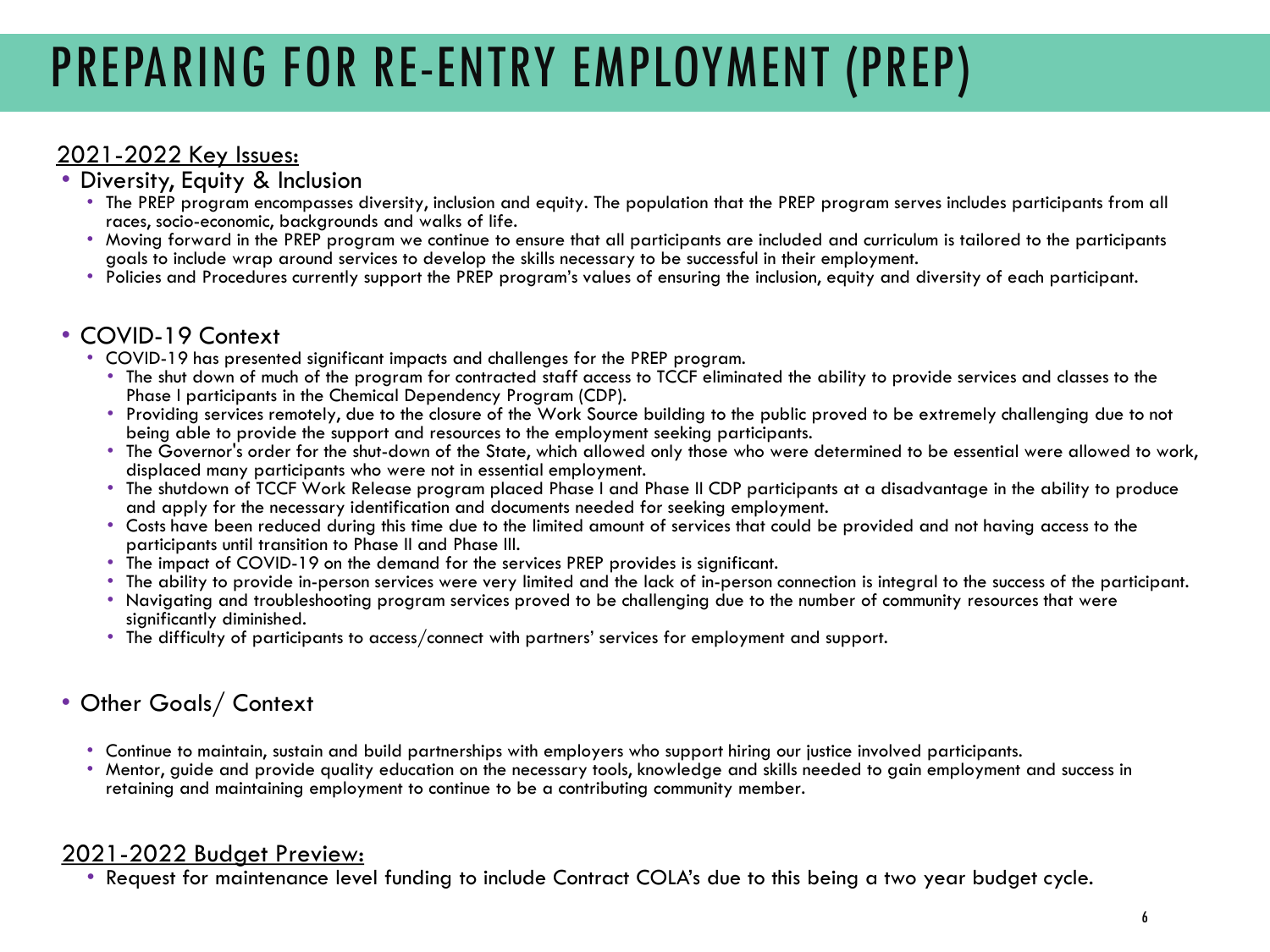# INMATE MENTAL HEALTH SERVICES

## Administration: Thurston County Sheriff's Office

### Program Description: This program has several components:

- Pre-Trial Release focuses on service planning (including connections to treatment and housing) to support the release of individuals with behavioral health disorders while charges are pending (when appropriate).
- Re-Entry Assistance focuses on transition planning and education for individuals in the Thurston County Correctional Facility with behavioral health disorders who will be released back into the community.
- Transitions & Medication Management ensures individuals in the Thurston County Correctional Facility with mental illness are connected to medication management to reduce symptoms that impair functioning and case management to support transition from to work release or electronic home monitoring.
- Psych ARNP Prescriber prescribes, administers, and monitors psychiatric medications for individuals in the Thurston County Correctional Facility.
- Additional funding covers the cost of Correctional Deputy time related to the TMBHASO Trueblood program.

|      | <b>Budget</b> | <b>Actual</b> | Variance  | <b>Number Served in Year</b>                                                                                          | <b>Other</b> |
|------|---------------|---------------|-----------|-----------------------------------------------------------------------------------------------------------------------|--------------|
| 2018 | \$380,015     | \$254,672     | \$125,343 | <b>Pretrial Release: 29</b><br>Reentry Assistance: 174<br>Psych ARNP: 279<br>Transitions & Medication Management: 111 |              |
| 2019 | \$350,495     | \$310,580     | \$39,915  | Pretrial release: 13<br><b>Reentry Assistance: 206</b><br>Psych ARNP: 352<br>Transitions & Medication Management: 100 |              |
| 2020 | \$324,628     | <b>NA</b>     | <b>NA</b> | <b>NA</b>                                                                                                             |              |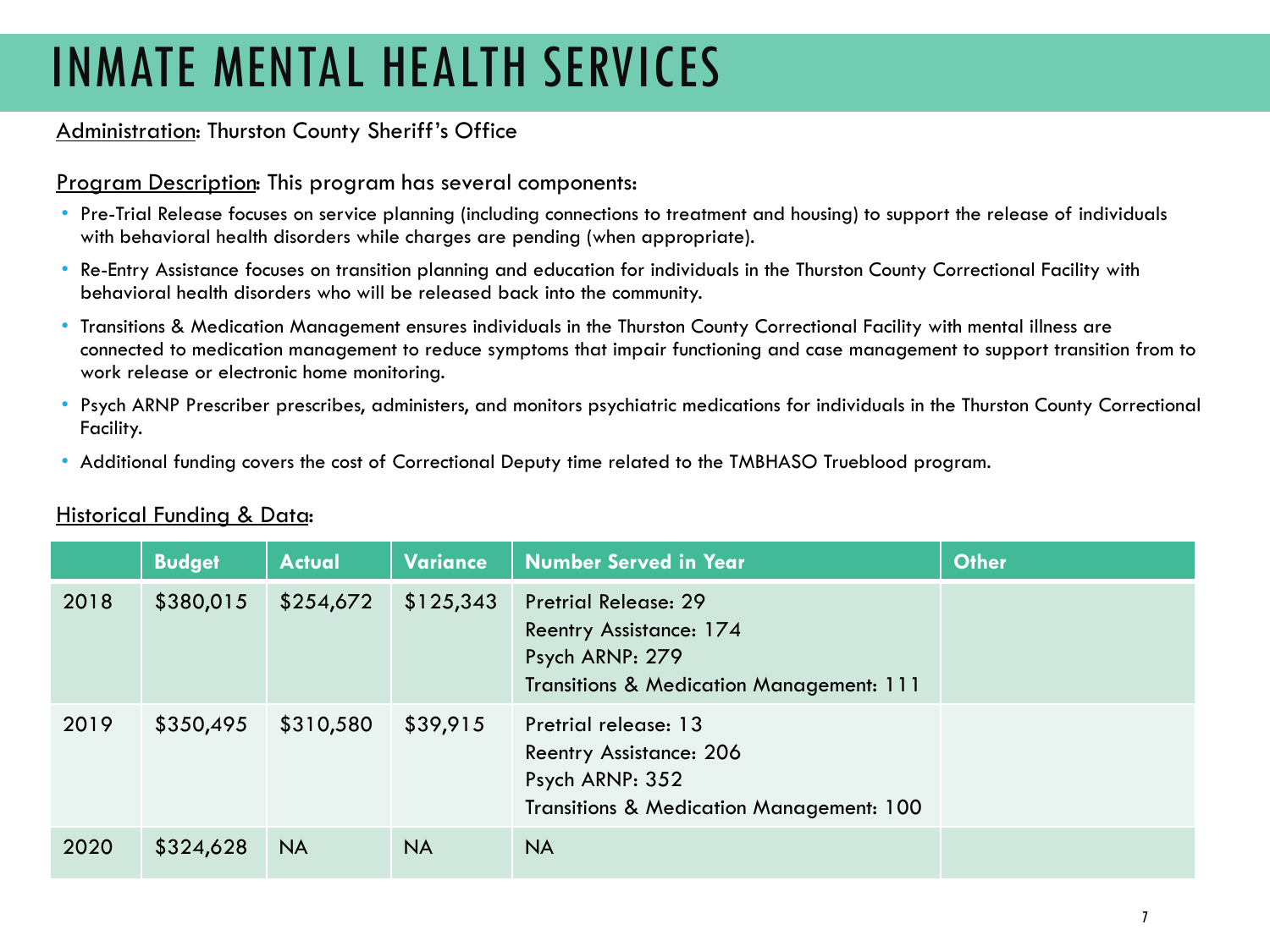# PRE-TRIAL AND RE-ENTRY

- 2021-2022 Key Issues: Diversity, Equity & Inclusion
	- The Pre-Trial and Re-Entry program refers to services and provides information regarding available services to any of our incarcerated population who request assistance or who have been identified by other programs, within the jail, or from The Office or Public Defense and/or Prosecuting Attorney Office regardless of the clients' gender, race, religion, ethnicity or economic situation.
	- The Pre-Trial and Re-Entry program has and will continue to deliver quality services to our incarcerated population regardless of gender, race and ethnicity.
	- The Pre-Trial and Re-Entry demographics closely mirror the jail population.

- -
- COVID-19 Context<br>• COVID-19 impacted our program in several ways.<br>• Low jail census equaled less clients.<br>• Less referrals for Pre-Trial services due to many cases being referred directly to the PAO and not being booked
	- Inability to access community resources due many agencies being closed to their employees and to the public due to the Stay at Home/Stay Safe order.
	- Not able to meet with clients for individual assessment and enrollment of clients into our program(s)
	- Ability to help clients set up appointments due to clients not having access to electronic communication while incarcerated and upon their release from jail.
	- Clients continued to request services and reported an increase level of anxiety from wondering how they would gain access to services upon release from jail. This effected not only the homeless population but those with mental health, behavioral health and SUD clients.
	- Limited ability to work with clients due to being off-site without program telephones and computer.

## • Other Goals/ Context

• We receive a number of clients who request SUD assessments and there tends to be a significant wait time for this. We would like to explore Healthcare Delivery Services(HDS) offering SUD assessments to our Pre-Trial/Re-Entry clients and other clients who are not associated with the Chemical Dependency Program and/or Thurston County Drug Court Program. HDS currently has two (2) SUD professionals in the Pre-Trail/Re-Entry and Transition positions. This would directly support those clients who are being considered for Pre-Trial release or early release into inpatient or outpatient services, reducing recidivism. This would not be considered a duplication of services.

2021-2022 Budget Preview: • request for maintenance level funding to include Contract COLA's due to this being a two year budget cycle.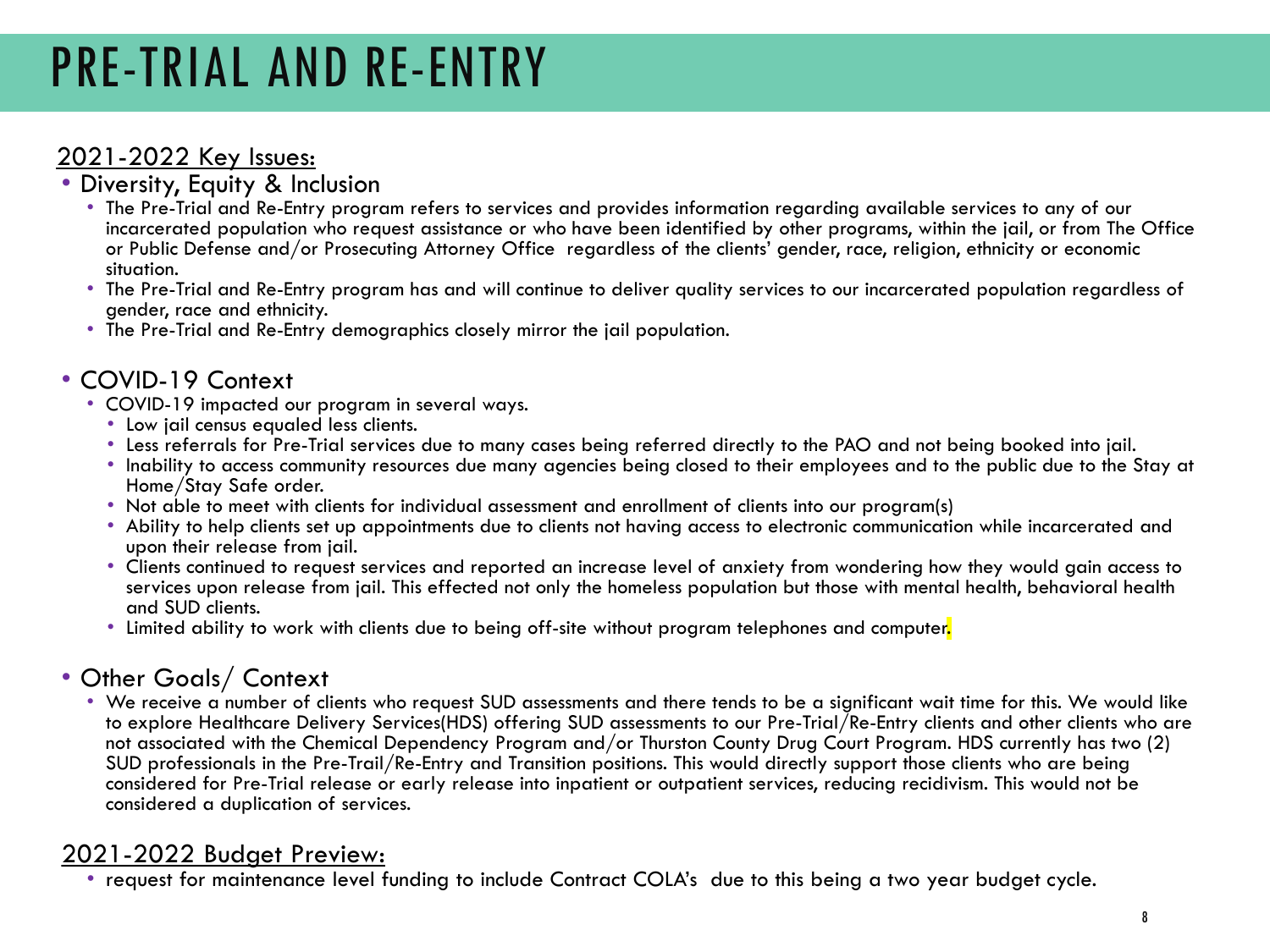# TRANSITIONS/MEDICATION MANAGEMENT (TMM)

## 2021-2022 Key Issues:<br>• Diversity, Equity & Inclusion

- The Transition/Medication Management program works with incarcerated individuals who have substance use disorders and/or mental health services. They support the client by assisting in providing information, warm handoffs and support in engaging in community programs and resources. The also assist in setting up appointments for clients for counseling, MAT treatment and mental health treatment regardless of the<br>clients' gender, race, religion, ethnicity or economic situation.
- The Transition/Medication Management program has and will continue to deliver quality services to our incarcerated population regardless<br>of gender, race and ethnicity.
- The Transition/Medication Management program's demographics closely mirror the jail population.

- -
	-
- COVID-19 Context<br>• COVID-19 impacted our program in several ways.<br>• Due to jail programs being suspended we were unable to provide medication management to those clients in Work Release.<br>• Reluced Work Release population
	-
	-
	-
	- Opportunity to provide services to our Phase II CDP clients were diminished due to many of them being placed on Electronic Monitoring for<br>the remainder of their program.<br>COVID-19 Demand for Program Services:

- Appeared demand for TMM services increased during COVID-19, available services diminished due to staff not able to meet with and<br>enroll new clients into the programs.
- Clients were unable to be educated and counseled regarding the importance of medication management and to set up mental health<br>appointments.
- 
- Deputies assumed the responsibility of counting client medication.<br>• MAT clients did not get additional support on developing a healthy lifestyle and education on the different MAT programs offered in the community.

## • Other Goals/ Context

• We hope to develop schedules, systems and protocols to effectively provide services to clients in Work Release as it relates to social distancing and other cautions brought to light due to the Pandemic.

2021-2022 Budget Preview: • request for maintenance level funding to include Contract COLA's due to this being a two year budget cycle.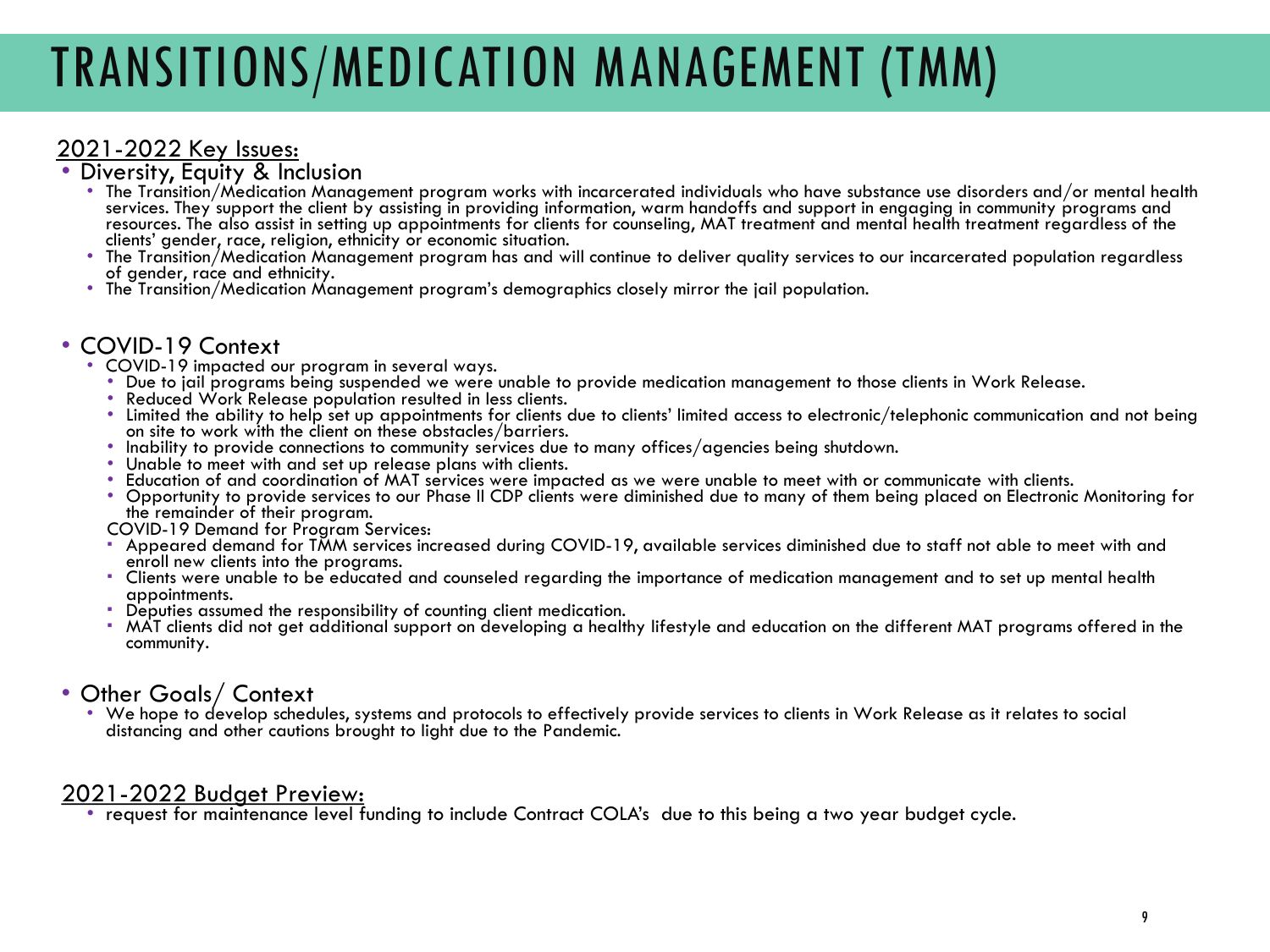# PSYCH ARNP

## 2021-2022 Key Issues:

## • Diversity, Equity & Inclusion

- Mental health does not know race, socio-economic class or in-equity. Mental health effects persons from all walks of life, race and ethnicity.
- In the first two quarters of 2020, 73.24% of the population seen by the provider were white and 25.25% percent were persons of color. Individuals who chose not to respond was at 1.51%.
- Thurston County Corrections and their contracted providers for Mental Health, Medical and Psychiatric services will strive to provide quality care to those incarcerated individuals who suffer

## • COVID-19 Context

- This funded position did not suffer many of the impacts the Correction Bureau's other TST funded programs did.
- We went live on Tele-Psych approximately a month before COVID-19. This allowed the Psych ARNP to continue to provide are incarcerated population to be referred and/or self request to see the provider. This also allowed the provider to schedule followup appointments.
- Interestingly enough, the number of referrals and self requests remained consistent even with a reduction in our jail population. 128 referrals in 2020 Quarter 1 and 117 referrals in 2020 Quarter 2.

## • Other Goals/ Context

- To continue to provide psychiatric services and medication to those incarcerated individuals housed at the Thurston County Correction Facility.
- To continue to provide as short of wait time as possible to see the provider. For 2020 Quarter 2, the average wait time if seen by the provider is four (4) days. to see the provider is This wait time is far lower than in the community.

## 2021-2022 Budget Preview:

• request for maintenance level funding to include Contract COLA's due to this being a two year budget cycle.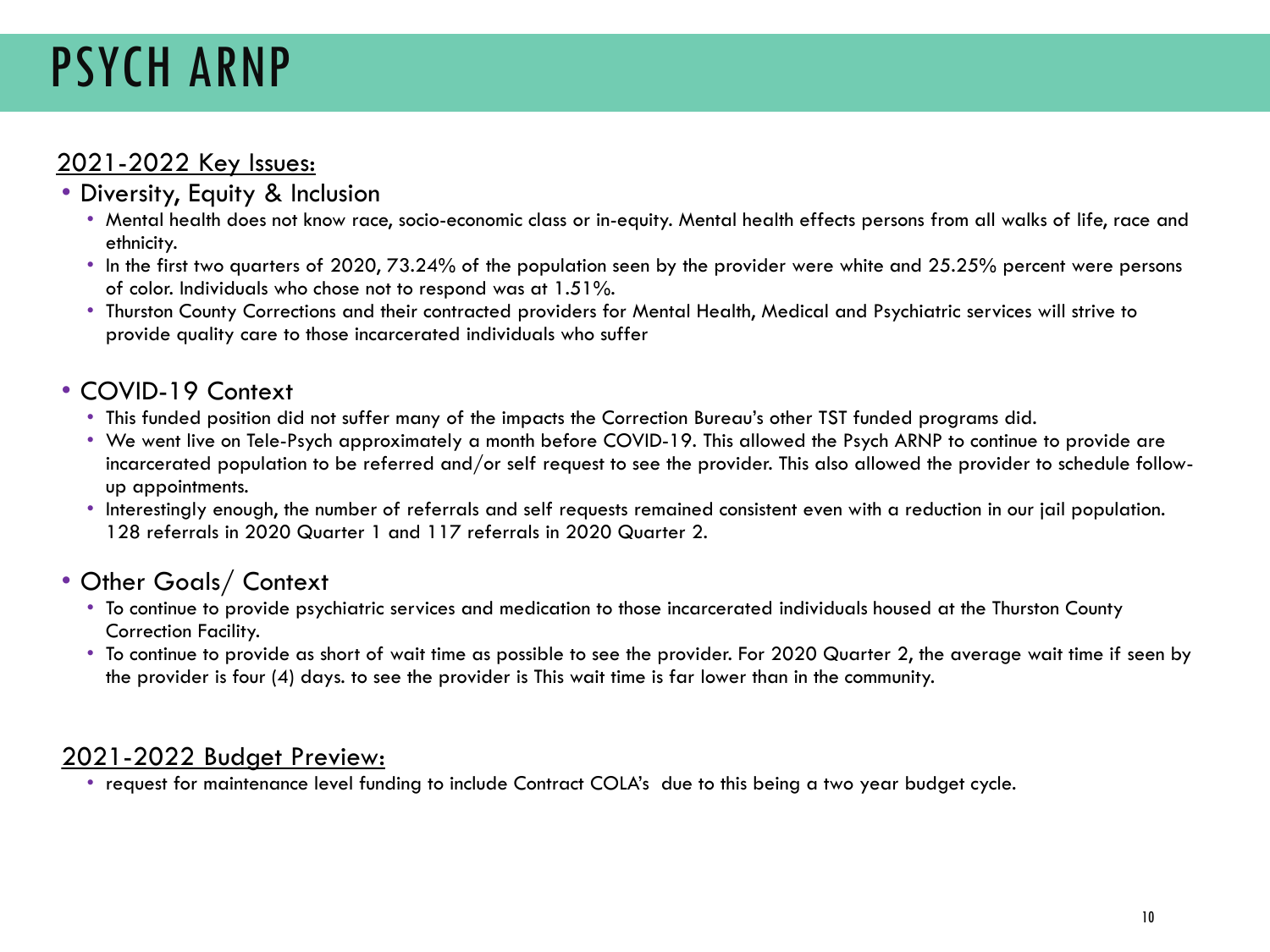# TST CORRECTIONS COORDINATOR

### Administration: Thurston County Sheriff's Office

Program Description: Coordinates all TST-funded and related behavioral health programs in the Correction Facility and represents Corrections on a variety of behavioral health-related committees, etc.

|      | <b>Budget</b> | <b>Actual</b> | <b>Variance</b> | <b>Number Served in Year</b>                                      |
|------|---------------|---------------|-----------------|-------------------------------------------------------------------|
| 2018 | \$147,469     | \$136,061     | \$11,408        | Separate data not<br>collected for this<br>program; this position |
| 2019 | \$172,685     | \$141,261     | \$31,424        | coordinates all other<br>TST programs in                          |
| 2020 | \$176,668     | <b>NA</b>     | <b>NA</b>       | <b>Corrections facility</b>                                       |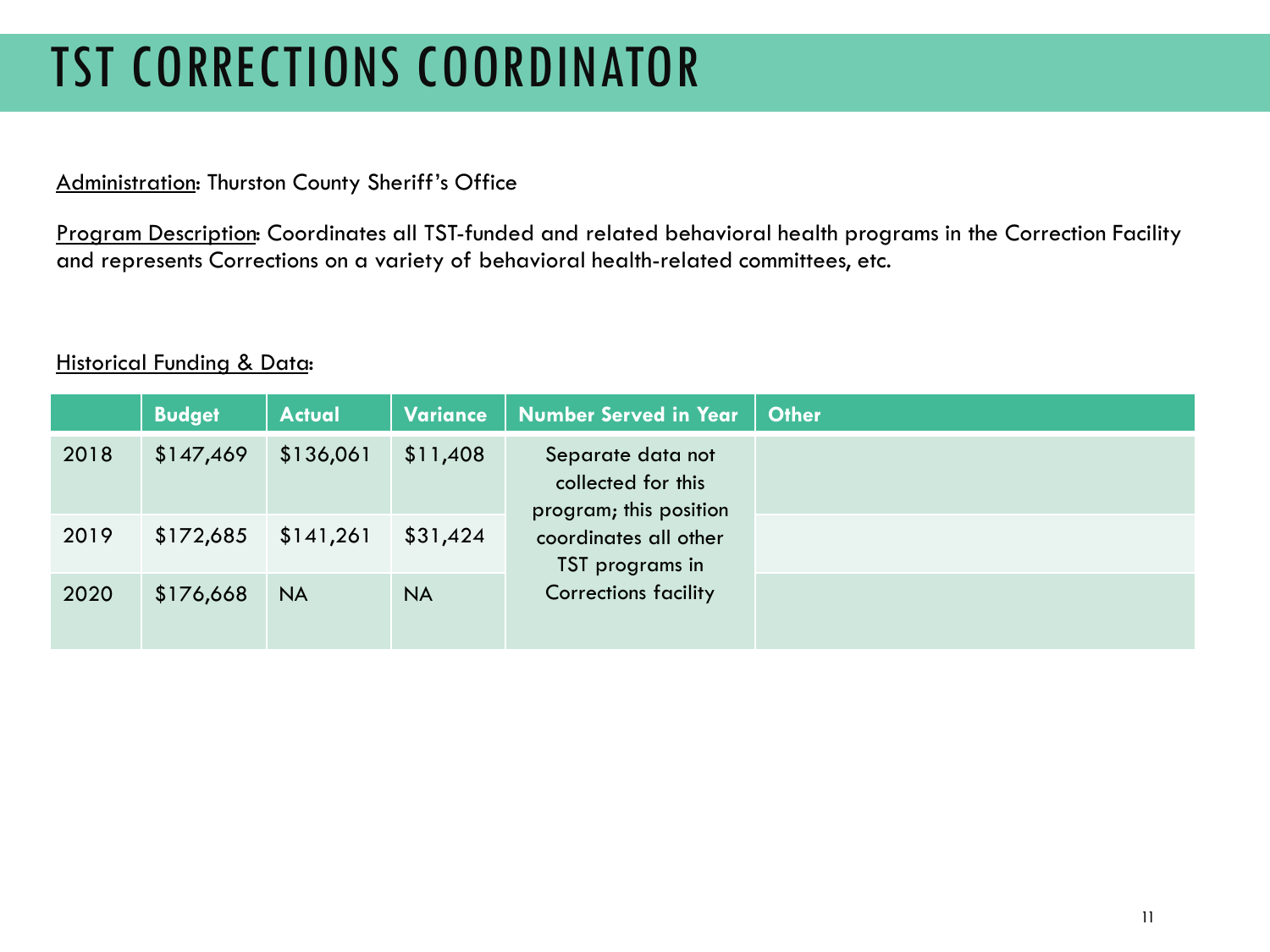# TST CORRECTIONS COORDINATOR

- 2021-2022 Key Issues: Diversity, Equity & Inclusion
- As the TST Coordinator I will continue to review and evaluate every individual that has been court ordered to participate in our TST and Non-TST funded programing. I will continue screen the individual for eligibility and admit those individuals into TST funded programs.
- All programs within TCCF encompass diversity, equity and inclusion as a practice.

- 
- 
- COVID-19 Context<br>• This funded position suffered several impacts created due to the COVID-19 pandemic.<br>• COVID-19 halted most of the TST funded programs that we facilitated at TCCF.<br>• All jail programs, both volunteer an personnel to enter TCCF.
	- The Psych ARNP position did not suffer time loss during this time.
	- Parenting Classes provided by Family Education Support Services, Pre-Trial/Re-Entry, Transitions and the Preparing for Re-Entry Employment Program were all discontinued. The Chemical Dependency Program was discontinued for two weeks. All volunteer programs were suspended.
	- This position worked closely with Alternatives Professional Counseling to resume SUD Treatment to those in Phase I (main jail) and Phase II (Work Release). Phase III (Electronic Home Monitoring) had already engaged participants via the ZOOM format. We were able to resume Phase I and Phase II of CDP on April 3, 2020. This was important to ensure they would not have a significant lapse in SUD treatment.
	- This position also worked closely with our other TST contracted providers to provide support and to get assistance from them because I assumed some of their tasks, as it related to programs and progressing CDP Participants through their treatment.
	- I worked with Drug Court during this time as it related to Drug Court participants who were enrolled in CDP.

## • Other Goals/ Context

- Continue to work with my Non-TST and TST contracted programs and employees to provide the best services possible to deliver the essential support the participant needs to be a successful and contributing member of our community.
- Continue to look at best practices and procedure in programming and treatment.

2021-2022 Budget Preview: • request for maintenance level funding to include Contract COLA's due to this being a two year budget cycle.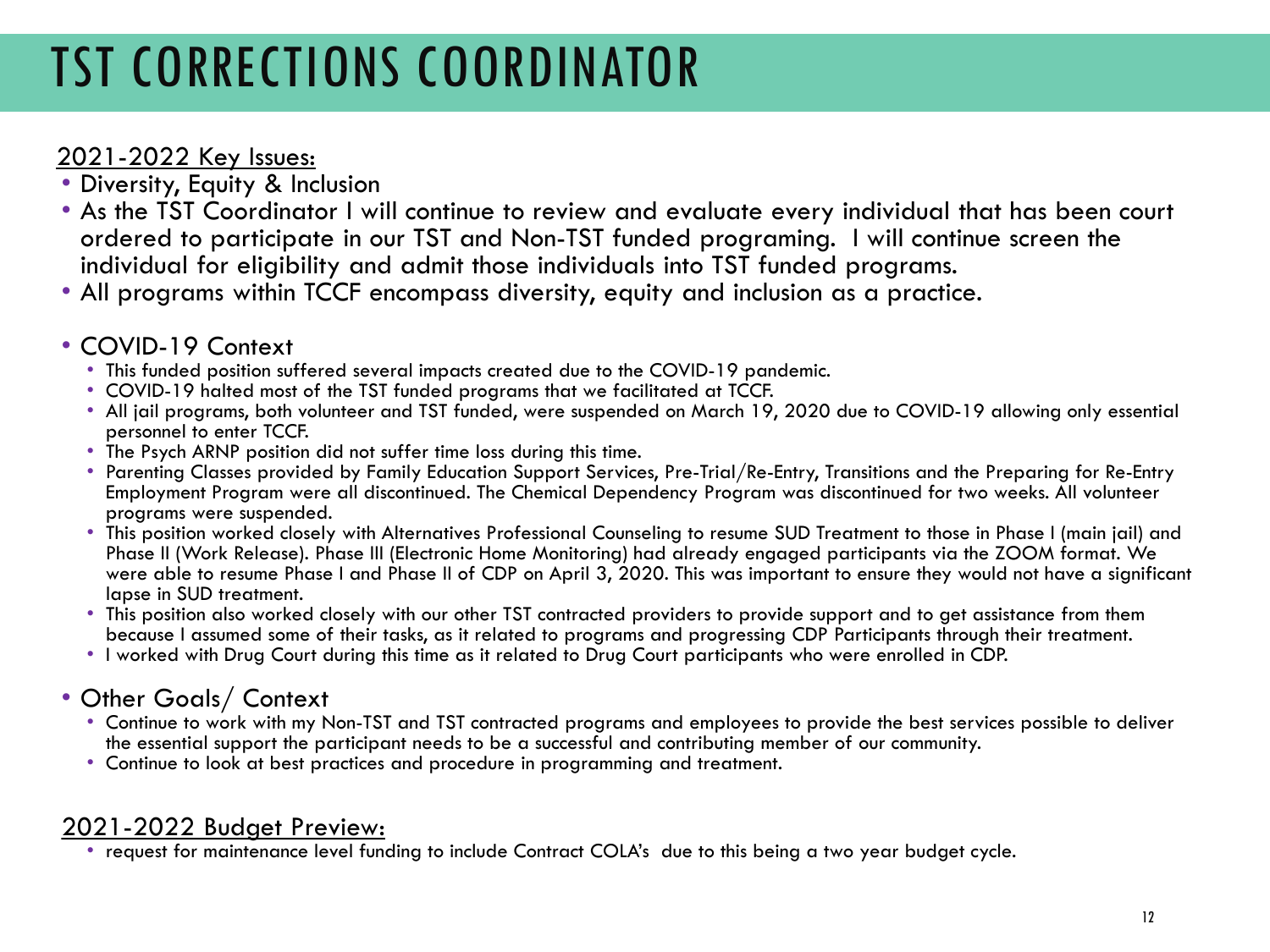## NEW PROPOSAL: MAINTENANCE OF PSYCHIATRIC MEDICATION

## Administration: Thurston County Sheriffs Office, Corrections Bureau

Program Description: Maintenance of Psychiatric Medications for those incarcerated inmates who are directly associated with the court ordered RCW 10.77 process. This program would provide funding for those who have been court ordered to undergo a competency evaluation and if found not competent, will then go through the competency restoration process. Upon return to TCCF, from a DSHS restoration facility, TST funds would be used to purchase the prescribed psychiatric medication for the individual to maintain their competency allowing them to move through, adjudicate and complete their criminal court matters.

- 2021-2022 Key Issues: Diversity, Equity & Inclusion
	- This program would include all incarcerated individuals who have been ordered by the Court to undergo Competency Evaluation and Restoration regardless of their race, age, gender and socio-economic background.

## • COVID-19 Context<br>• Please address

- - This is an important program as it will assist with paying for medications for those who have been evaluated and determined to be not competent to assist in their legal defense. There are many individuals who are admitted to a DSHS Restoration Facility who return to TCCF and are determined competent. Several of those who return, restored, discontinue the prescribed medication due to the cost associated with it and the inability to pay for it.
	- This program is relevant in light of COVID-19 because, although population numbers are down and many cases are being referred, the numbers of individuals with Mental Health and Competency concerns have remained stable.

## • Other Goals/ Context

- The primary and on-going goal of this new program is to assist in maintaining the individual's restored competency in an effort to
- Another important goal is to reduce cost and time in custody of individuals, who refuse to continue their restoration medication, which results in the individual going through additional evaluation and restoration more than once. This would in essence could drop the wait time for restoration and would be a cost savings to the courts, the Sheriffs Office and DSHS.

2021-2022 Budget Preview: • At this time we are estimating, at a minimum, \$6,000 a year.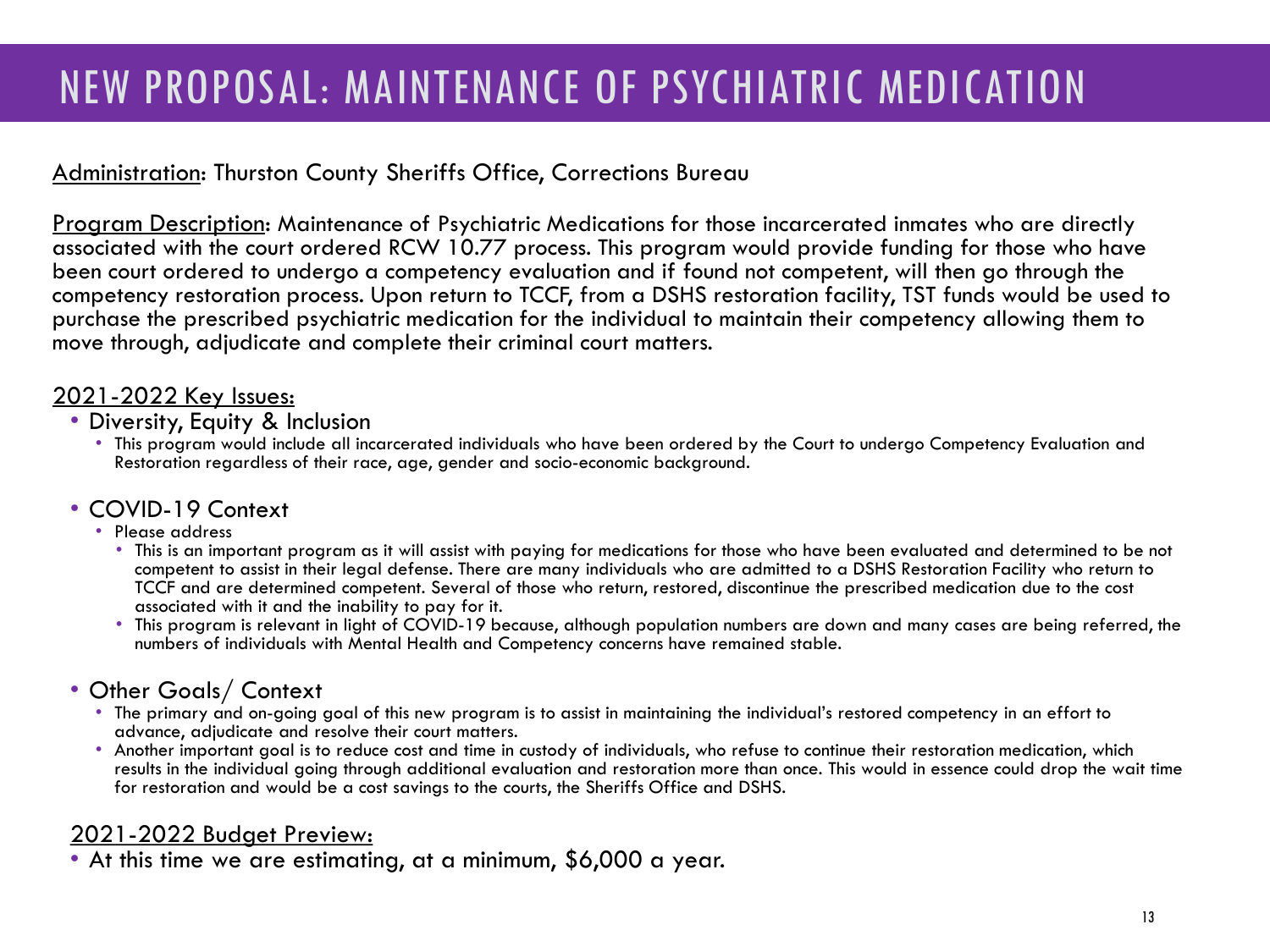# DISTRICT COURT

- **Mental Health & Veterans Court** 
	- Related New Proposal: Low Risk/ Low Needs Care Coordinator

**Tara** 

- **Intensive Services Probation Counselor** 
	- **Related New Proposal: Expansion of Intensive Probation**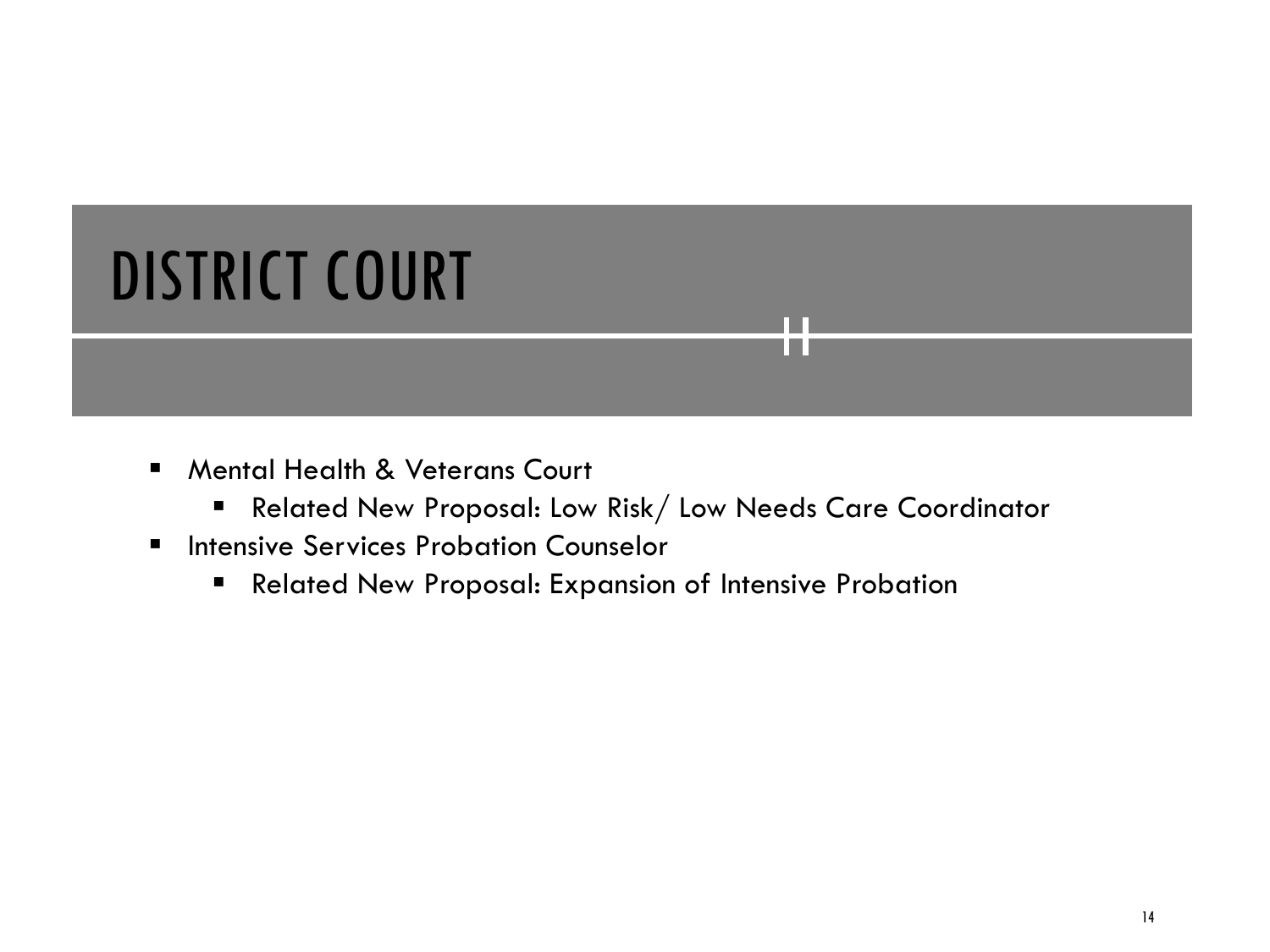# MENTAL HEALTH AND VETERANS COURT

### Administration: Thurston County Office Name

Program Description: Mental Health Court is a treatment court for adults charged in Thurston County with criminal activity whose behavior is related to, or affected by, mental illness.

Veterans Court is a treatment court for veterans charged in Thurston County with criminal activity whose behavior is related to, or affected by, mental illness and/or substance use disorder.

|      | <b>Budget*</b> | <b>Actual</b> | <b>Variance</b> | <b>Number Served in Year</b>   | <b>Other</b>                                                      |
|------|----------------|---------------|-----------------|--------------------------------|-------------------------------------------------------------------|
| 2018 | \$563,900      | \$527,166     | \$36,734        | MH Court: 45<br>Vets Court: 35 | MH Court graduation rate: 86%<br>Vets Court graduation rate: 100% |
| 2019 | \$510,520      | \$510,195     | \$325           | MH Court: 51<br>Vets Court: 36 | MH Court graduation rate: 86%<br>Vets Court graduation rate: 85%  |
| 2020 | \$534,717      | NA.           | NA.             | NA.                            |                                                                   |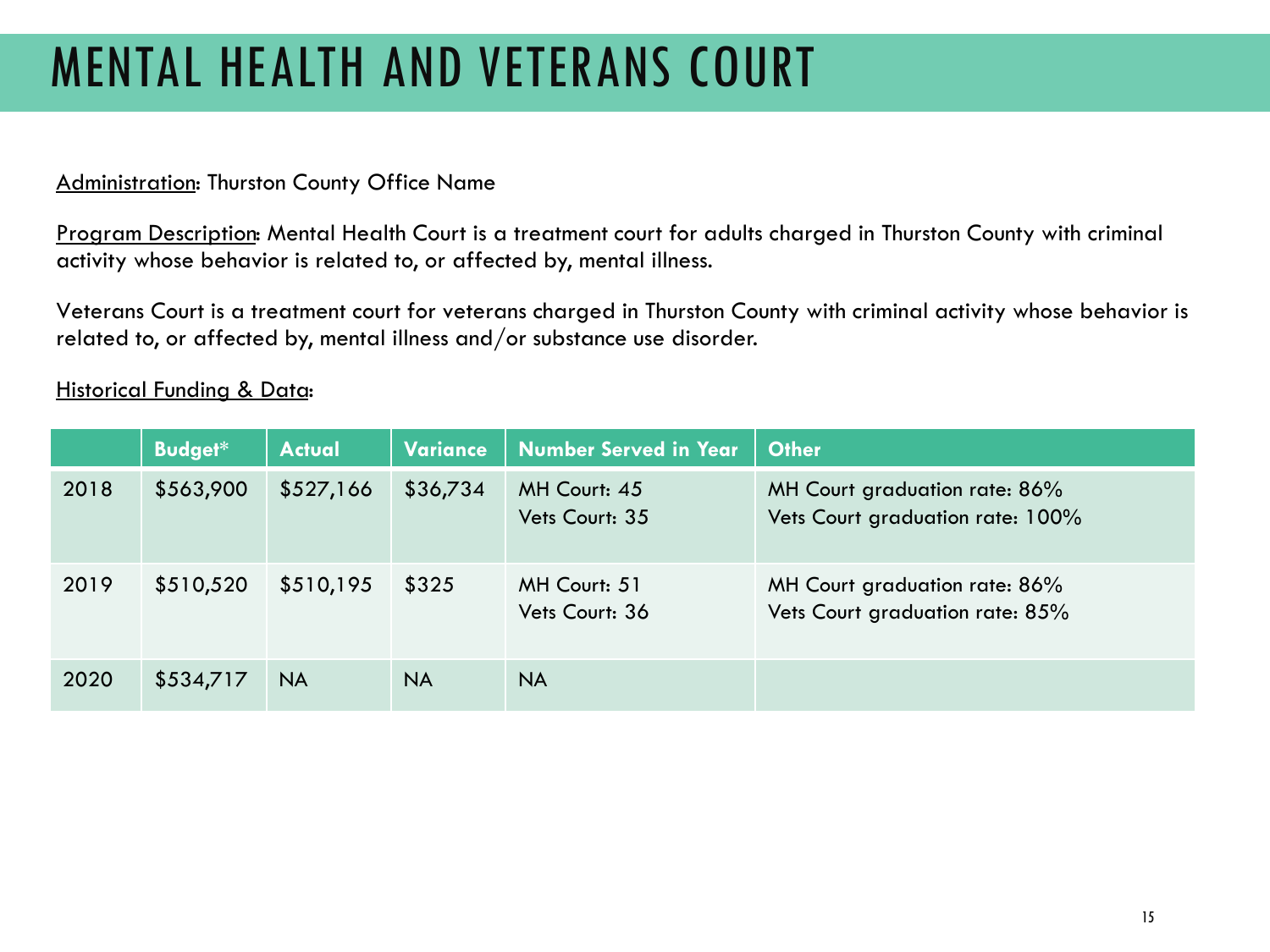# MENTAL HEALTH AND VETERANS COURT

## **2021-2022 Key Issues:**

- **Diversity, Equity & Inclusion** 
	- Thurston District Court has long been committed to diversity, equity and inclusion. As we cannot solicit participants in our programs, but work with the ones who are referred, this means treating each person with respect, being open to their world view, meeting individuals where they are in life, and providing the resources and support necessary to each individual.
- COVID-19 Context
	- **Operations/Costs** 
		- Moving from in person to video conference hearings no financial impact however participants have noted some loss of personal engagement between participants and team.
		- **Transition from in in-person to video and telephonic supervision meetings as well as increase of contact between participants** and Care Coordinators – no cost impact however participants have noted some loss of personal engagement.
		- **Temporary halting of urinalyses for sobriety monitoring**  $(3/21 6/28)$  **savings of approximately \$5000 (average) per** month  $3.25$  months =  $$16,250$
		- Hiring a temp to fill in for an Army Reserve/National Guard staff member who was activated for Covid-19 Response  $(5/1)$  $-8/21$ ) Approx. \$5000 per month x 3.75 months = \$ 18,750.<br>
		Demand
		- - Services to active participants was increased to make up for the reduced engagement with treatment agencies who had reduced services, community support meetings (AA/NA) which had shut down, as well as the suspension of urinalysis testing for sobriety monitoring.
			- Processing of new referrals was suspended during the Covid-19 quarantine due to the program shutting down to in person services. As a result, our services to new individuals was not called for. However we have resumed processing of new referrals and will be able to achieve capacity in a short period of time.

## 2021-2022 Budget Preview:

• Requesting maintenance level funding.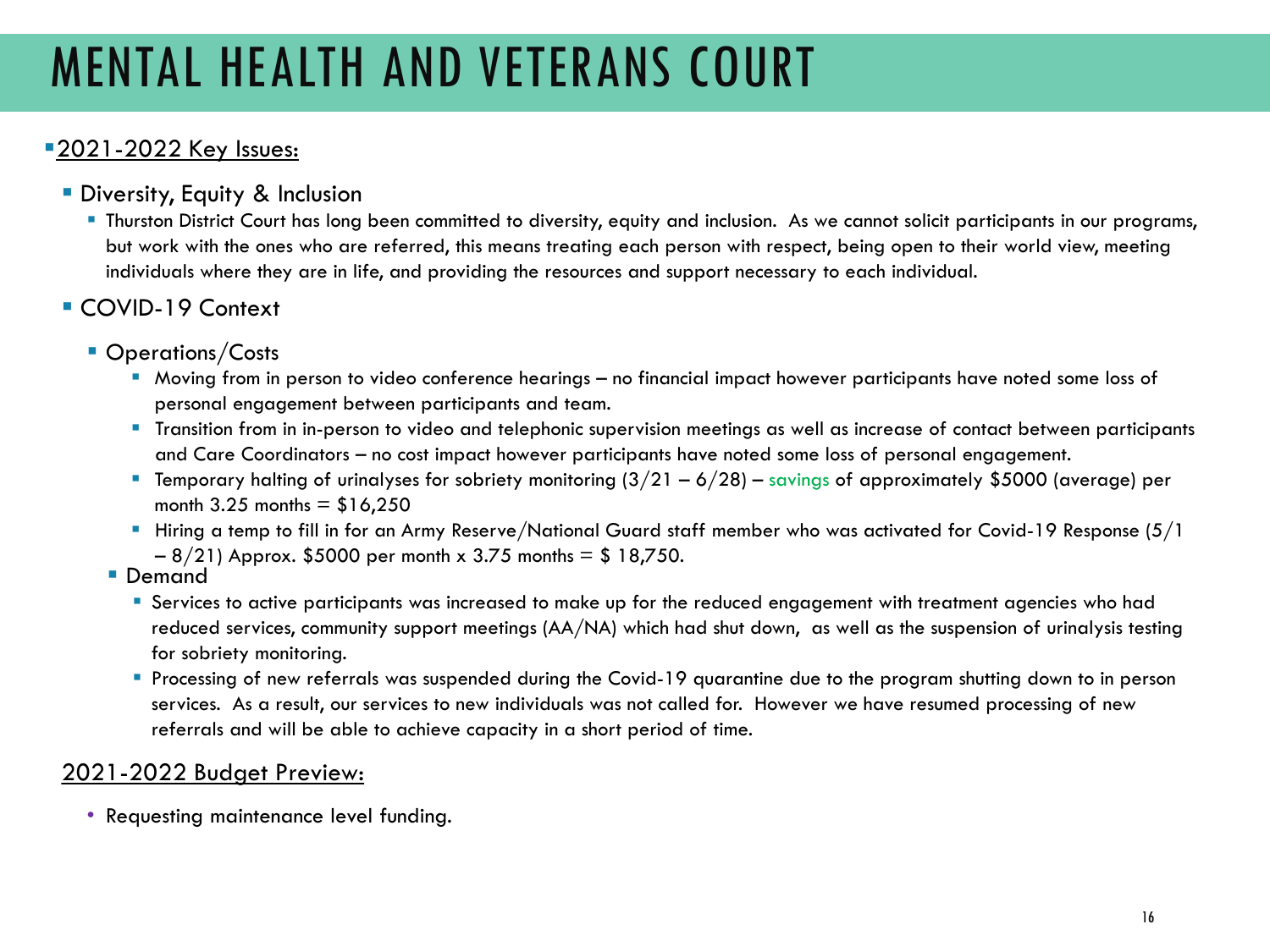# NEW PROPOSAL: MHVC CARE COORDINATOR

### Administration: District Court Mental Health and Veterans Court

### Program Description: MHVC Care Coordinator (Low Risk/Low Need Population)

Proposal for an additional MHVC Care Coordinator to supervise a caseload of individuals who meet the criteria for low risk/low need to enable these individuals to have the legal benefit of participating in the program with less intensive supervision. This caseload would have lower supervision levels and less frequent court hearings enabling a higher case load, and shorter time in the program leading to more turnover. This will result in the ability to serve a greater number of individuals.

This program differs from the Intensive Supervision Probation Officer in that it works with clients before there is a finding on their case (pre-disposition) and successful completion will result in a dismissal of charges.

### 2021-2022 Key Issues:

- **Diversity, Equity & Inclusion** 
	- Thurston District Court has long been committed to diversity, equity and inclusion. As we cannot solicit participants in our programs, but work with the ones who are referred, this means treating each person with respect, being open to their world view, meeting individuals where they are in life, and providing the resources and support necessary to each individual.
- **Other Goals/ Context** 
	- NADCP Best Practices is to target the high risk/high needs population for entry into treatment court. As we work towards best practices, our target population should be high needs/medium risk, medium risk and need, or low risk/medium need individuals.
	- Studies show that convicting low risk and need individuals, or placing them at the same community supervision level as medium risk or high risk defendants, will lead to the lower risk participants being exposed to higher rates of non-compliance and further involvement in the criminal justice system.
	- Low risk/low need individuals should have an alternative method of disposing of their criminal case other than the intense supervision of MHVC or conviction, to encourage their movement away from further involvement in the criminal justice system.

### 2021-2022 Budget Preview:

 An additional \$80,000 per year is requested to cover salary and overhead costs of an additional 1.0 FTE Mental Health and Veterans Court Care Coordinator.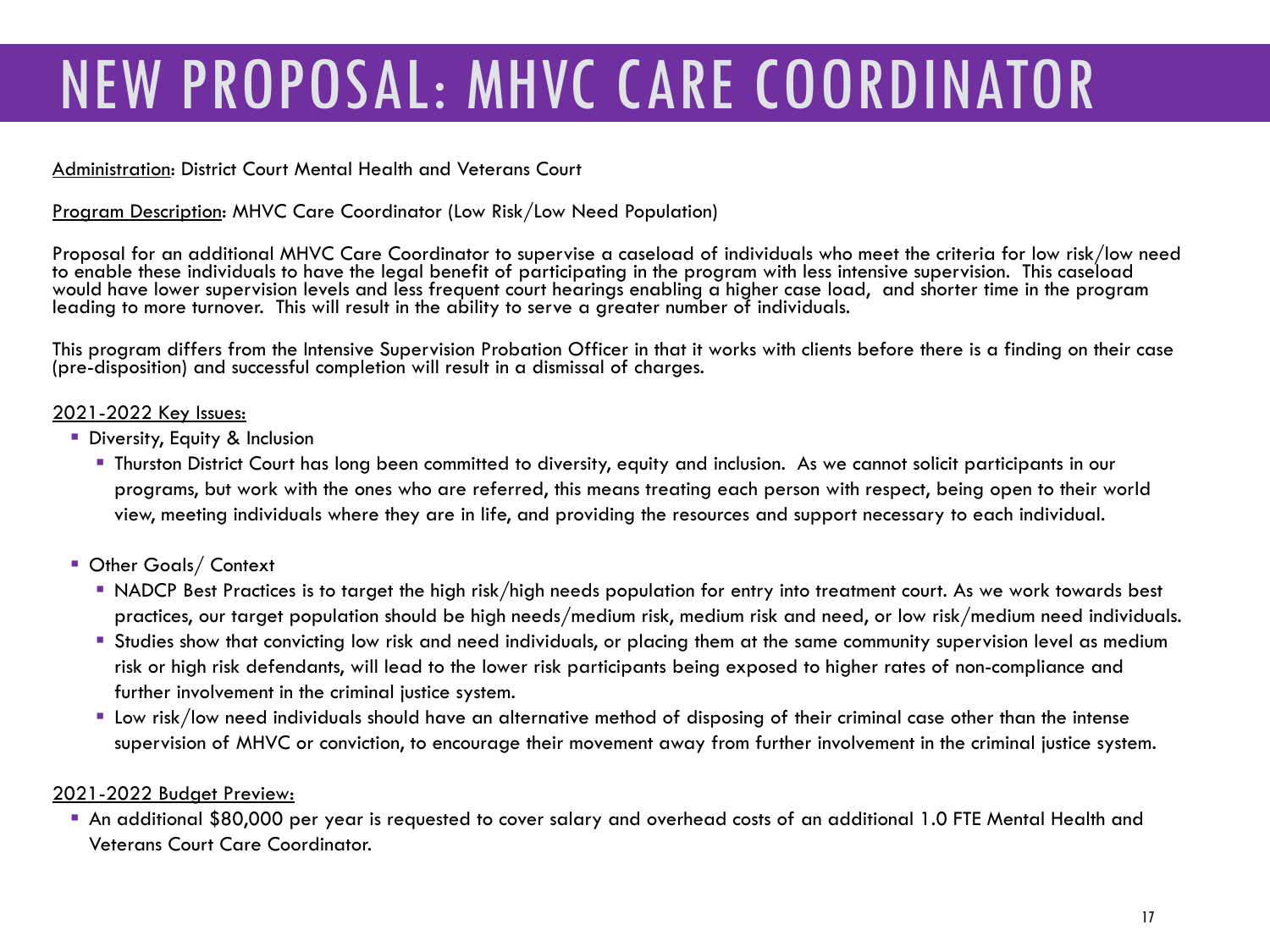# INTENSIVE SUPERVISION PROBATION OFFICER

### Administration: Thurston County Office Name

Program Description: The Intensive Supervision Probation Counselor (ISPC) serves individuals on probation with a diagnosed mental health or substance use disorder to promote stronger connections to treatment and recovery support services.

|      | <b>Budget</b> | <b>Actual</b> | Variance  | Number Served in Year   | <b>Other</b>                                                                          |
|------|---------------|---------------|-----------|-------------------------|---------------------------------------------------------------------------------------|
| 2018 |               |               |           | Program was new in 2019 |                                                                                       |
| 2019 | \$153,102     | \$81,410      | \$71,692  | 35                      | Underspending is due to this being a new<br>program and hiring taking several months. |
| 2020 | \$156,819     | <b>NA</b>     | <b>NA</b> | <b>NA</b>               |                                                                                       |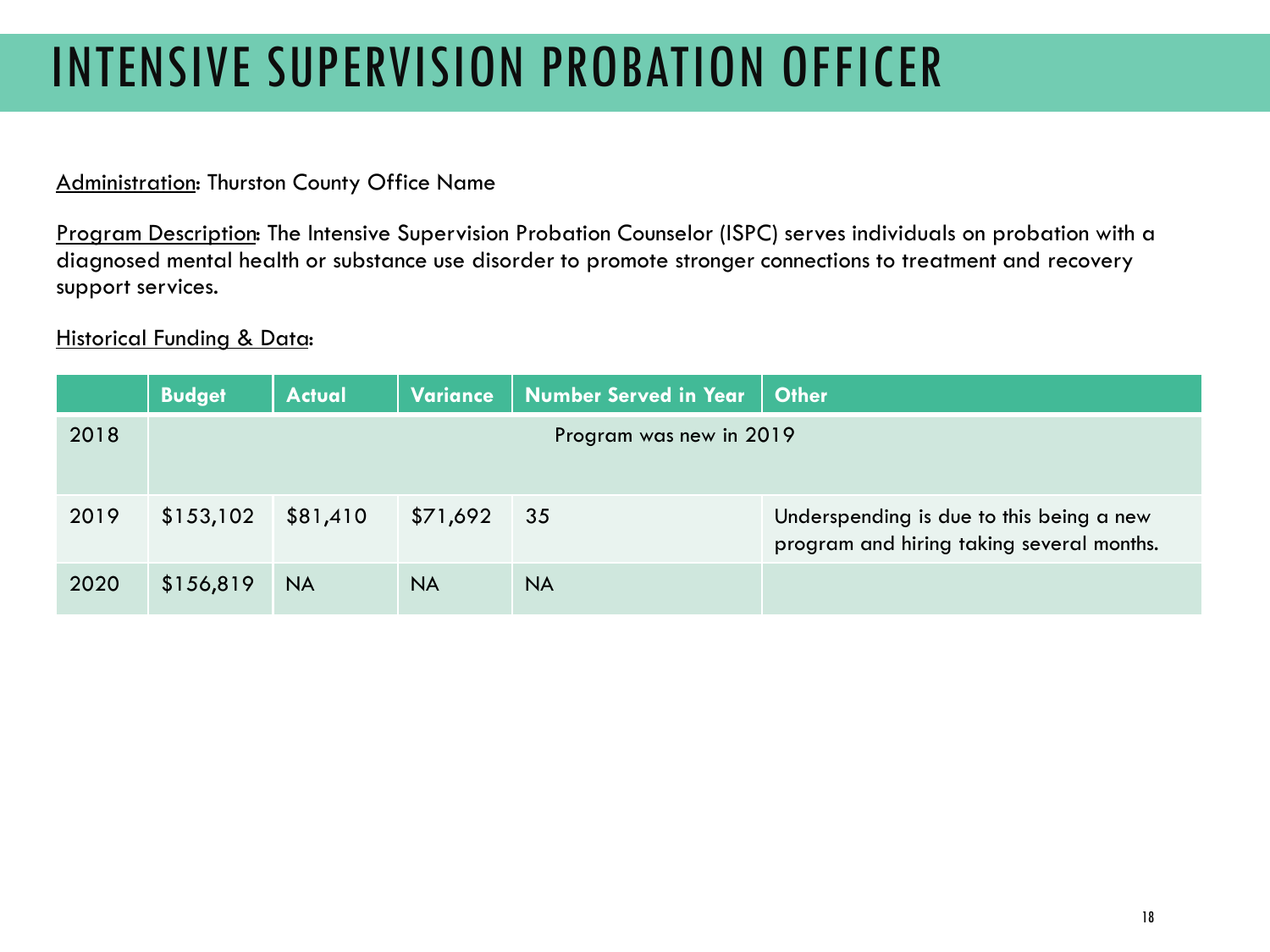# INTENSIVE SUPERVISION PROBATION OFFICER

2021-2022 Key Issues:<br>• Diversity, Equity & Inclusion

Thurston District Court has long been committed to diversity, equity and inclusion. As we cannot solicit participants in our programs, but work with the ones who are referred, this means treating each person with respect, being open to their world view, meeting individuals where they are in life, and providing the resources and support necessary to each individual.

- COVID-19 Context
	- In person contacts with clients and treatment providers have been suspended at this time due to COVID-19. All contacts are being made via telephone or video conference. Court appearances have also been conducted via video conference. The District Court is currently working on relocating the Probation office to an area where client contacts can be made in a way where social distancing guidelines can be met. It is estimated the new space will be ready for use by August 2020. Currently, the Probation Counselor in this position is working remotely. There have been no additional costs to this program due to COVID-19. There may be some budget savings as there has been no mileage being paid due the Probation Counselor not being able to make contacts at treatment agencies.
	- There has been an increased demand for services from the clients on this caseload during the COVID-19 quarantine. As the clients are already dealing with mental health issues, we have seen an increased need for counseling, treatment, etc. Many clients have indicated they have an increased level of concern and stress due to COVID-19 and the issues related to it. Clients have been directed to the appropriate services during this time. Also, the Probation Counselor has spent much of her time communicating with clients making sure their needs are being met.
- Other Goals/ Context
	- The key goals for this position are to continue to provide needed services to the highest needs clients while adhering to the probation conditions set forth by the court. Also, to collect the most accurate data that reflects the work being done and identifying any potential areas of improvement.

2021-2022 Budget Preview:

• Requesting maintenance level funding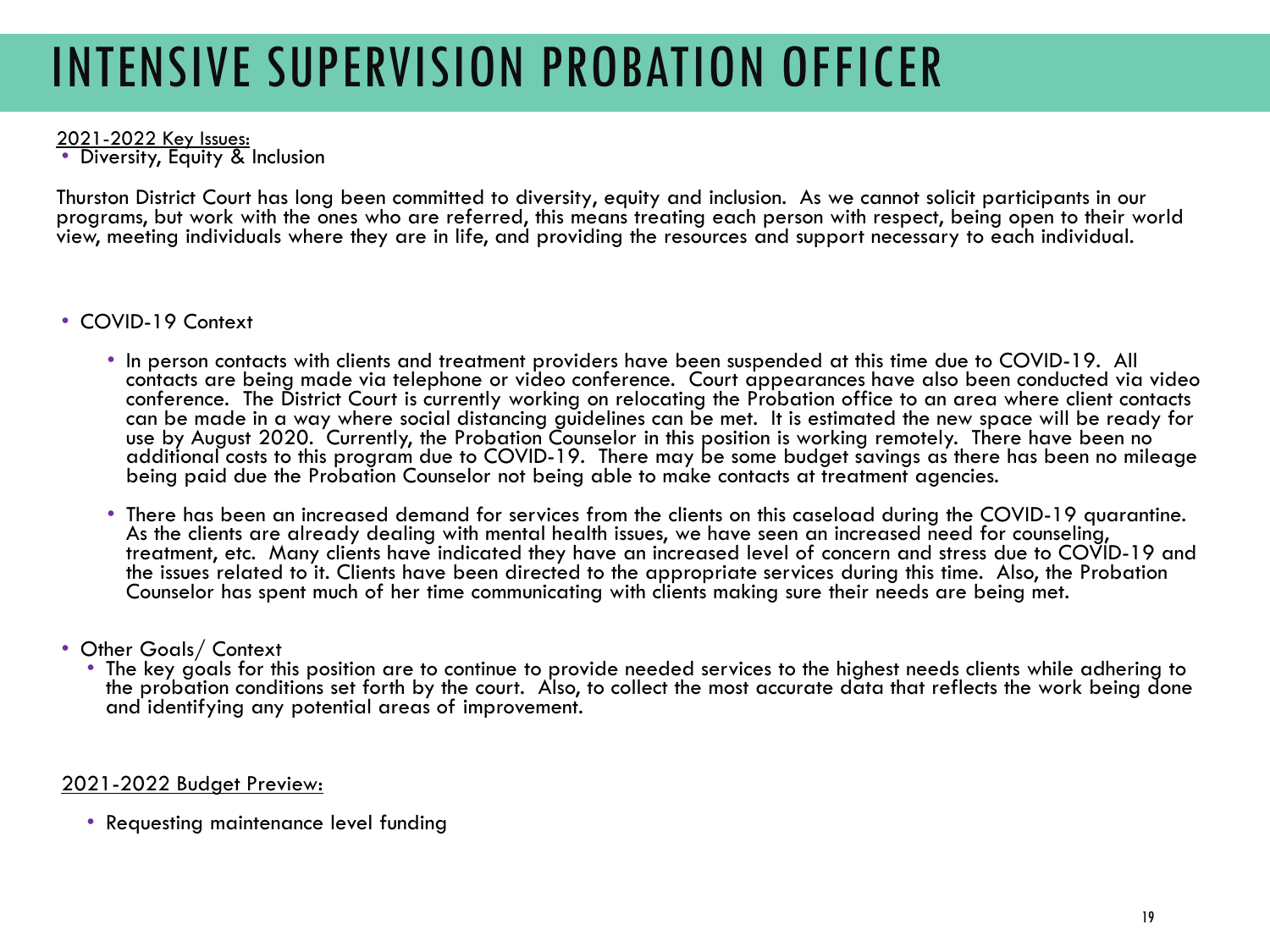## NEW PROPOSAL: EXPANSION OF INTENSIVE SUPERVISION

### Administration: District Court Intensive Supervision Probation Officer

Program Description: We are requesting an expansion of services by adding a second intensive supervision probation officer.

The Intensive Supervision Probation Counselor (ISPC) serves individuals on probation with a diagnosed mental health or substa nce use disorder. This counselor collaborates with mental health resources at the court, the mental health unit at the local jail, and service providers to ensure the client has access to all necessary resources.

The supervision of these clients is more intensive than traditional probation. Due to the caseload being smaller than a stand ard probation caseload, the counselor has more opportunity to work with the client and monitor their needs. Once needs are determined, the counselor connects the client with any needed services such as treatment, counseling, employment, transportation, and housing. The ISPC works with the treatment team to identify and address client needs before those needs have irreversible negative consequences.

This differs from the low risk/low need care coordinator by targeting post-conviction clients and helping them to not recidivate.

### 2021-2022 Key Issues:

• Diversity, Equity & Inclusion

Thurston District Court has long been committed to diversity, equity and inclusion. As we cannot solicit participants in our programs, but work with the ones who are referred, this means treating each person with respect, being open to their world view, meeting individuals where they are in life, and providing the resources and support necessary to each individual.

• COVID-19 Context

With the COVID-19 crisis, we have seen an increase in need for mental health services and substance abuse treatment. Clients on the standard probation caseload are exhibiting more issues with anxiety, substance abuse, depression and related mental health concerns. Even clients without a mental health diagnosis are requiring more time and assistance from the probation officers in areas of mental health. Adding a second ISPO will enable us to address the mental health issues of the community in a more thorough manner. Not only will we be more able to address another 45 clients with an MI diagnosis, but the standard probation caseload can also be more effectively helped by reducing the number of clients on the caseload.

### 2021-2022 Budget Preview:

Requesting an additional \$100,000 to in 2021 for salary, benefits and equipment for a new officer; \$92,000 for salary and benefits in 2022; total for the biennium \$192,000. This assumes 1) midrange salary; 2) no increase in overall operational costs which will be shared between the two officers. 20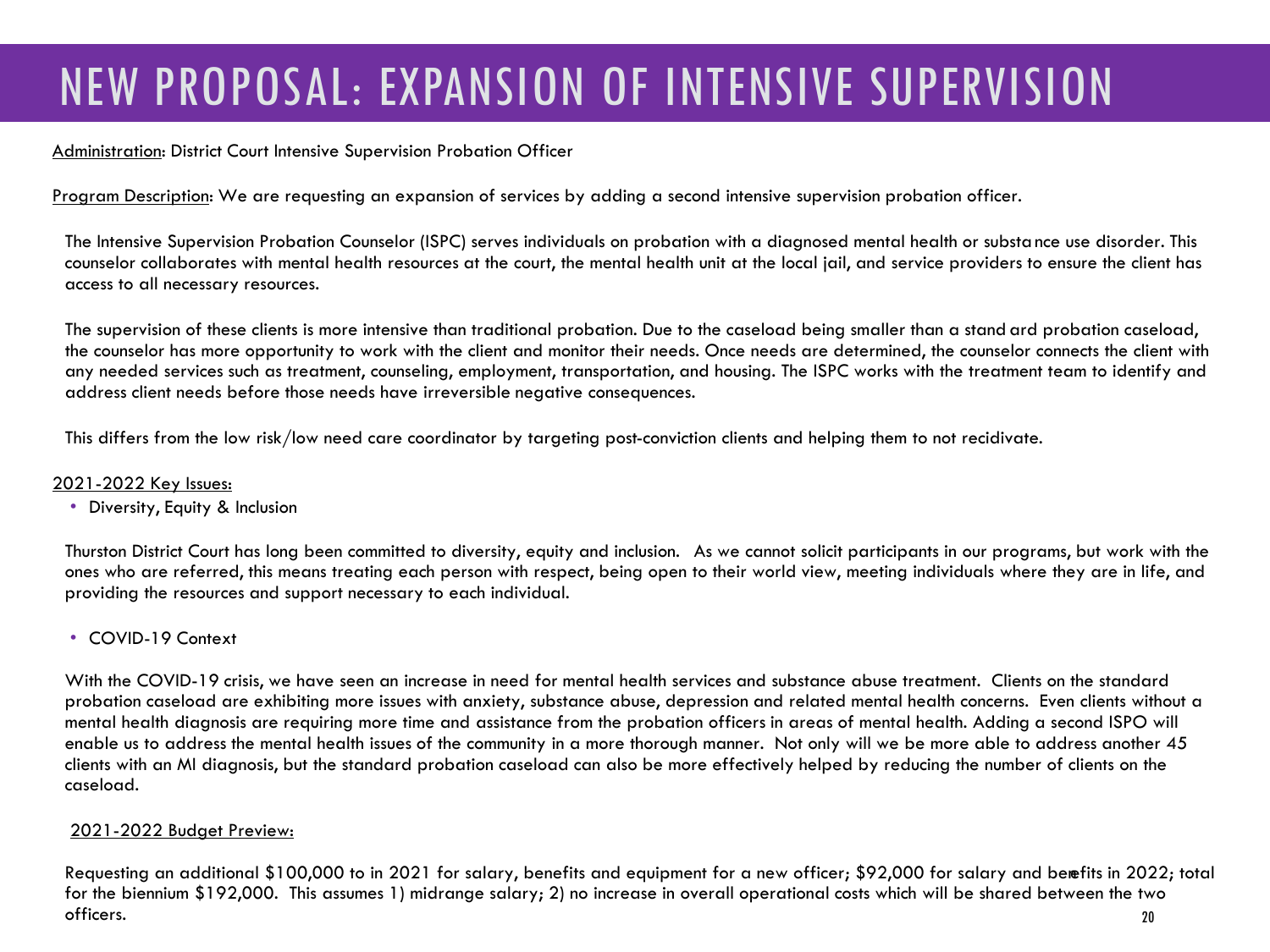# SUPERIOR COURT

- **DUI**/ Drug Court
- **Family Recovery Court**
- **Domestic Violence Case Coordination**
- New Proposal: Safe Babies Court Team

**TER** m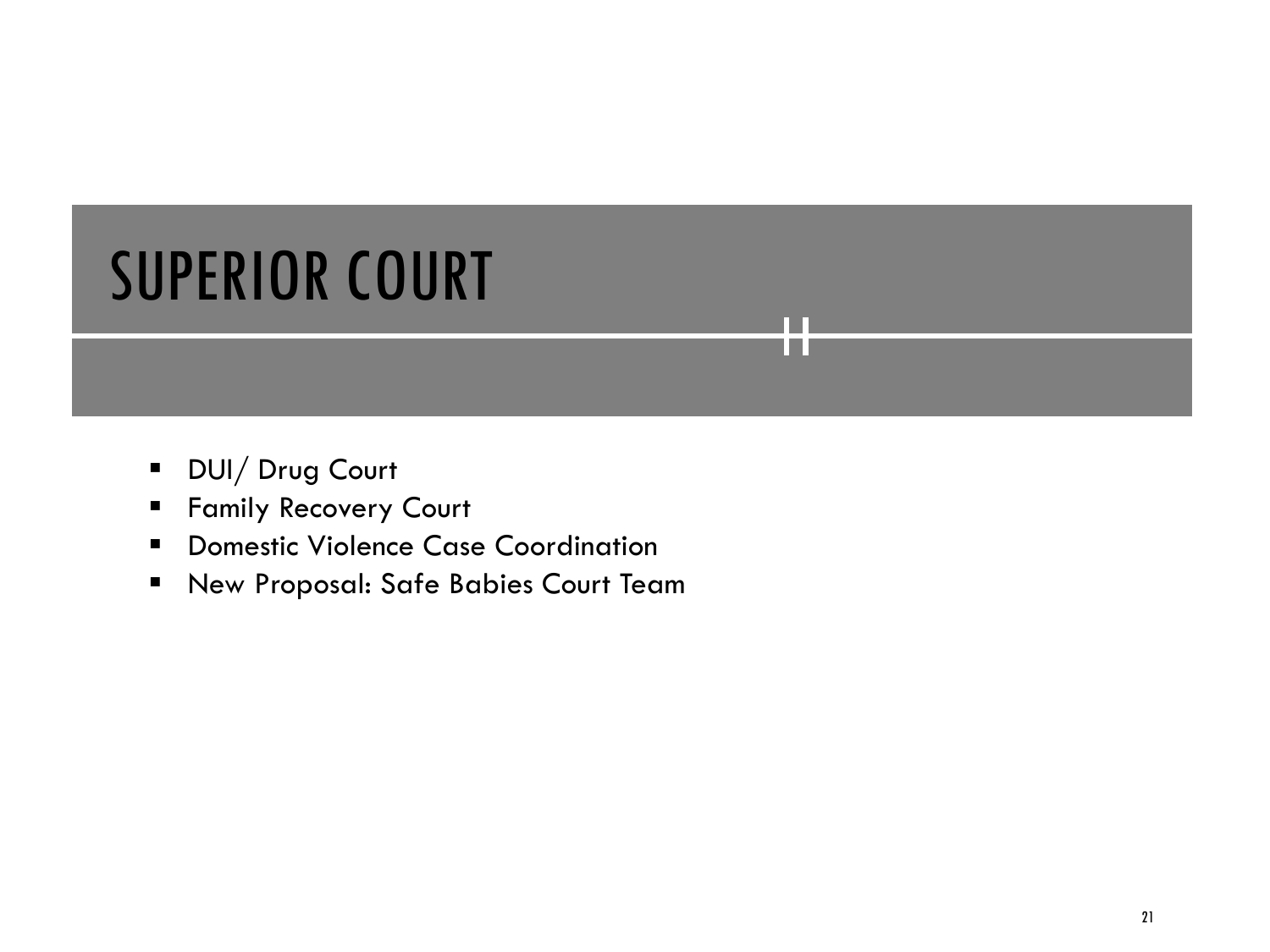# DUI/ DRUG COURT

## Administration: Thurston County Superior Court

Program Description: Drug Court is a court-supervised, comprehensive treatment court program that is voluntary for non-violent adult felony offenders whose crime is related to or directly caused by substance use.

DUI Court is a court-supervised, comprehensive treatment court program that is voluntary for non-violent adult, repeat DUI offenders whose crime is driving under the influence.

|      | <b>Budget</b> | <b>Actual</b> | <b>Variance</b> | <b>Number Served in</b><br>Year  | <b>Other</b>                                                    |
|------|---------------|---------------|-----------------|----------------------------------|-----------------------------------------------------------------|
| 2018 | \$792,187     | \$424,129     | \$368,058       | DUI Court: 17<br>Drug Court: 153 | DUI Court graduation rate 75%<br>Drug Court graduation rate 38% |
| 2019 | \$582,847     | \$488,474     | \$94,373        | DUI Court: 12<br>Drug Court: 139 | DUI Court graduation rate 17%<br>Drug Court graduation rate 35% |
| 2020 | \$614,973     | NA.           | <b>NA</b>       | <b>NA</b>                        |                                                                 |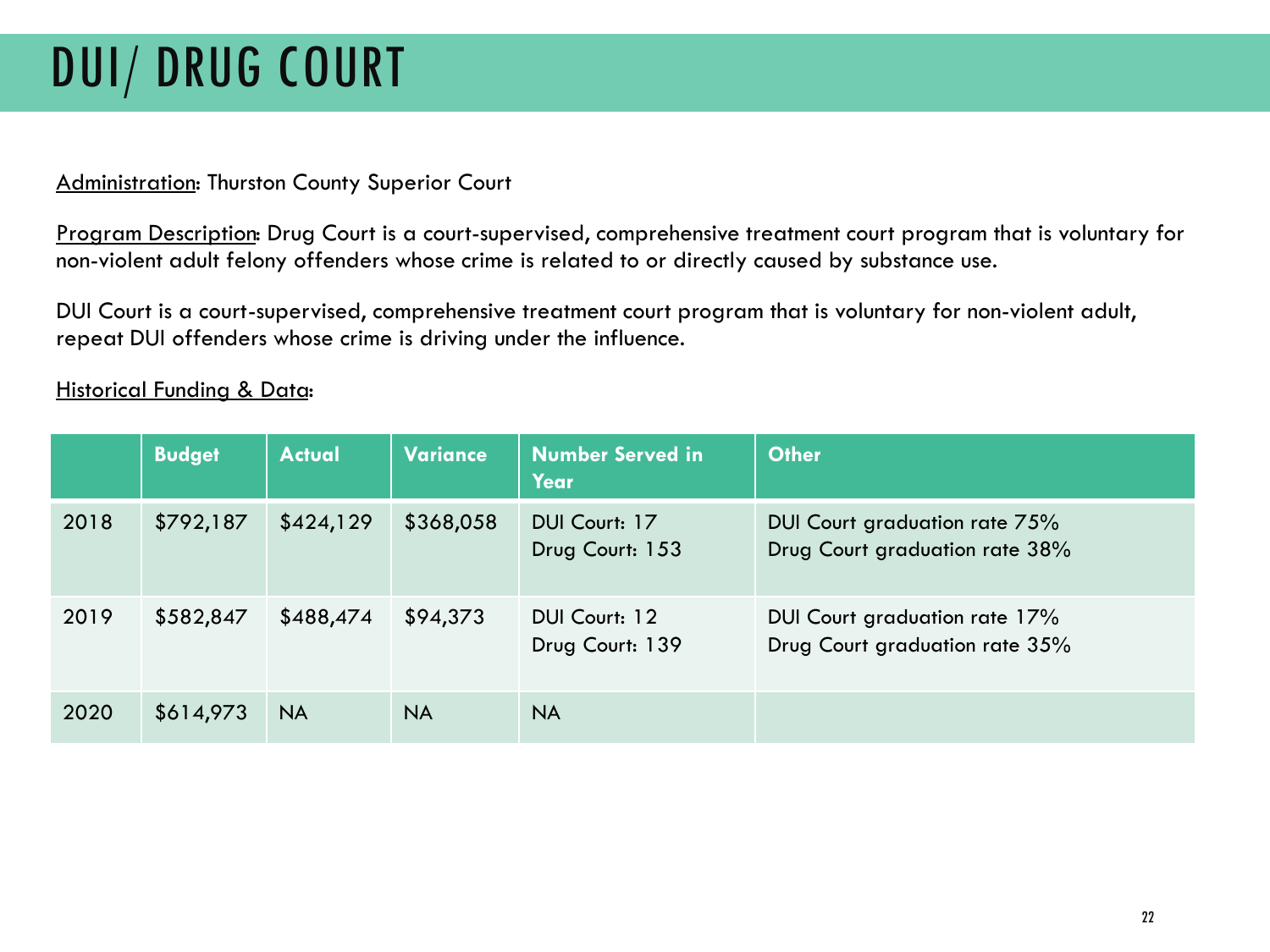# DUI/DRUG COURT

### 2021-2022 Key Issues:

- Diversity, Equity & Inclusion
	- Thurston County DUI/Drug Court will continue developing policy and practices around diversity, equity and inclusion by:
	- Following NADCP Best Practice Standards II- "Individuals who have historically experienced sustained discrimination or reduced social opportunities because of their race, ethnicity, gender, sexual orientation, sexual identity, physical or mental disability, religion, or socioeconomic status receive the same opportunities as other individuals to participate and succeed in the Drug Court."
	- Providing training opportunities to DUI/Drug Court program staff around unconscious bias and cultural competency.
- COVID-19 Context
	- The impacts of COVID-19 on the DUI/Drug Court program's operations were significant and posed barriers or challenges in the following areas:
		- Court reviews cancelled initially and resumed through remote hearings.
		- Treatment services- limited to remote sessions.
		- Alcohol and drug testing- No UA services for almost 2 months.
		- Sanctions and incentives to support participant engagement, accountability or progress.
		- Cancellation of 3 graduations.
	- What impact has COVID-19 had on costs?
		- Costs of treatment services because of capacity contract.
	- What impact has COVID- 19 has on the demand for this program's services?
		- There were no referrals or entries to the DUI/Drug Court program from March- July.
- Other Goals/ Context
	- DUI/Drug Court is implementing a new case management system that will enhance the program in the follow ways:
		- Provide improved case coordination between all members of the DUI/Drug Court team through real time reporting.
		- Assess program benefits through case analysis (value added feature).
		- Improved accountability for DUI/Drug Court participants through advanced technology:
			- GPS and photo check in and
			- Participant notifications of treatment and court calendar activities.
	- DUI/Drug Court is implementing new Phase system and has updated program handbook.

### 2021-2022 Budget Preview:

Request for funding is for the program to maintain maintenance level.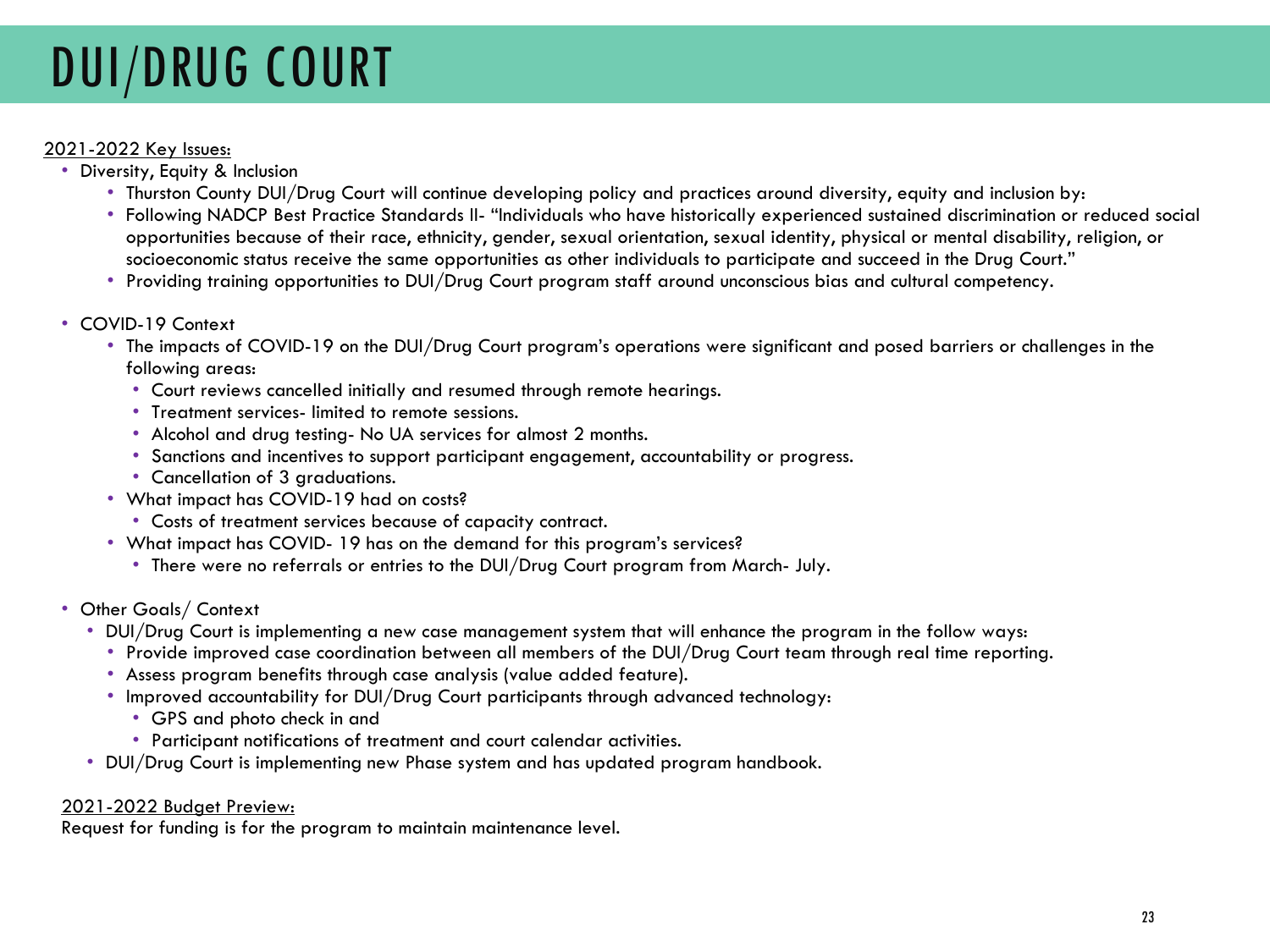## FAMILY RECOVERY COURT

### Administration: Thurston County Superior Court

Program Description: FRC is a problem- solving court program for parents with a substance use disorder whose children are in the dependency system due to a substantiated child abuse or neglect investigation.

|      | <b>Budget</b> | <b>Actual</b> | <b>Variance</b> | Number Served in Year | <b>Other</b>        |
|------|---------------|---------------|-----------------|-----------------------|---------------------|
| 2018 | \$227,208     | \$146,778     | \$80,430        | 23                    | Graduation rate 36% |
| 2019 | \$196,300     | \$155,401     | \$40,899        | 23                    | Graduation rate 55% |
| 2020 | \$202,857     | <b>NA</b>     | <b>NA</b>       | <b>NA</b>             |                     |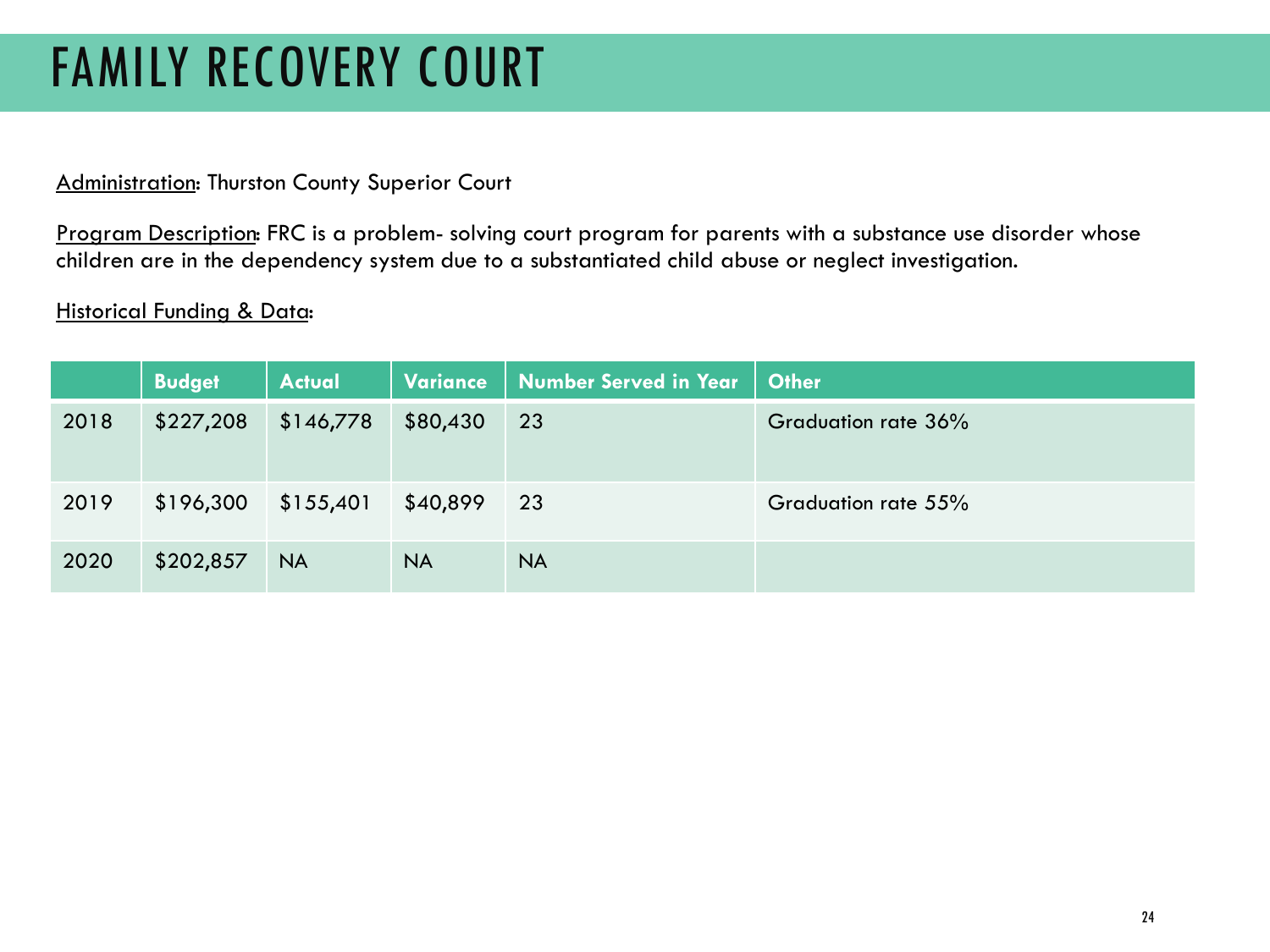## FAMILY RECOVERY COURT

- 2021-2022 Key Issues: Diversity, Equity & Inclusion
	- Family Recovery Court (FRC) examines its eligibility criteria, screening, referral, entry, and discharge processes, at least annually to ensure that bias, subjective decision making, or other factors do not contribute to disproportionate access to the FRC.
	- FRC delivers family-centered, gender-responsive, trauma-informed, and linguistically and culturally relevant services to meet participants' needs. It ensures that all participants and their children receive assessment-driven services based on their individual and family needs, and that the intensity, dosage, quality, and relevance are consistent with their needs, values, and cultural background.

- COVID-19 Context<br>• FRC was prepared at the onset of COVID-19 to implement alternative procedures to maintain program operations. The following<br>are specific mechanisms FRC has implemented during COVID-19:
	- Using the online platform "In The Rooms", FRC has created an entire virtual system where participants participate in weekly activities relating to stress management. This platform allows access to support meetings, peer support, and crisis intervention.<br>• Court hearings and the majority of treatment services (including EMDR) are conducted throu
	-
	- Processes for referrals, intakes, level applications, and other participant reporting are being conducted via mail and email.<br>• The two contracted professionals on the FRC team helped ensure a smooth transition of treatm
	-
	-
	- COVID-19 has not significantly impacted program costs.<br>• It is anticipated that COVID-19 will increase demand for program services. The rising rates of substance use, domestic violence, child abuse, homelessness, and poverty connected to the circumstances of COVID-19 will likely increase the number of families entering the child welfare system.

### • Other Goals/ Context

• FRC has been nationally recognized for the promising practices implemented during COVID-19. The program was recently selected by Children and Family Futures (CFF), a national technical assistance organization, as one of three programs from around the country to feature in a live webinar event on August 5, 2020. FRC was a spotlight program for a previous CFF webinar in May 2020.

- 2021-2022 Budget Preview: Family Recovery Court is requesting a continuance of maintenance level funding.
	- Family Recovery Court is requesting an increase in funding to provide equine-assisted recovery support to program participants. Equine-assisted recovery support is a holistic approach to substance abuse treatment that involves studying the behaviors and interactions with horses to gain insight that helps clients heal from addition, trauma, and mental health challenges. FRC was able to run a 4-week, 4-person pilot project with HeartStrides in early 2020. All participants noted an objective improvement in their understanding and utilization of regulation skills and felt the experience was a significant part of their recovery journey. The majority of FRC participants would be able to participate in the HeartStrides Therapeutic Horsemanship program by holding three cohort sessions per year. It will cost approximately \$19,950 (\$6,650/cohort) annually for FRC to offer this opportunity.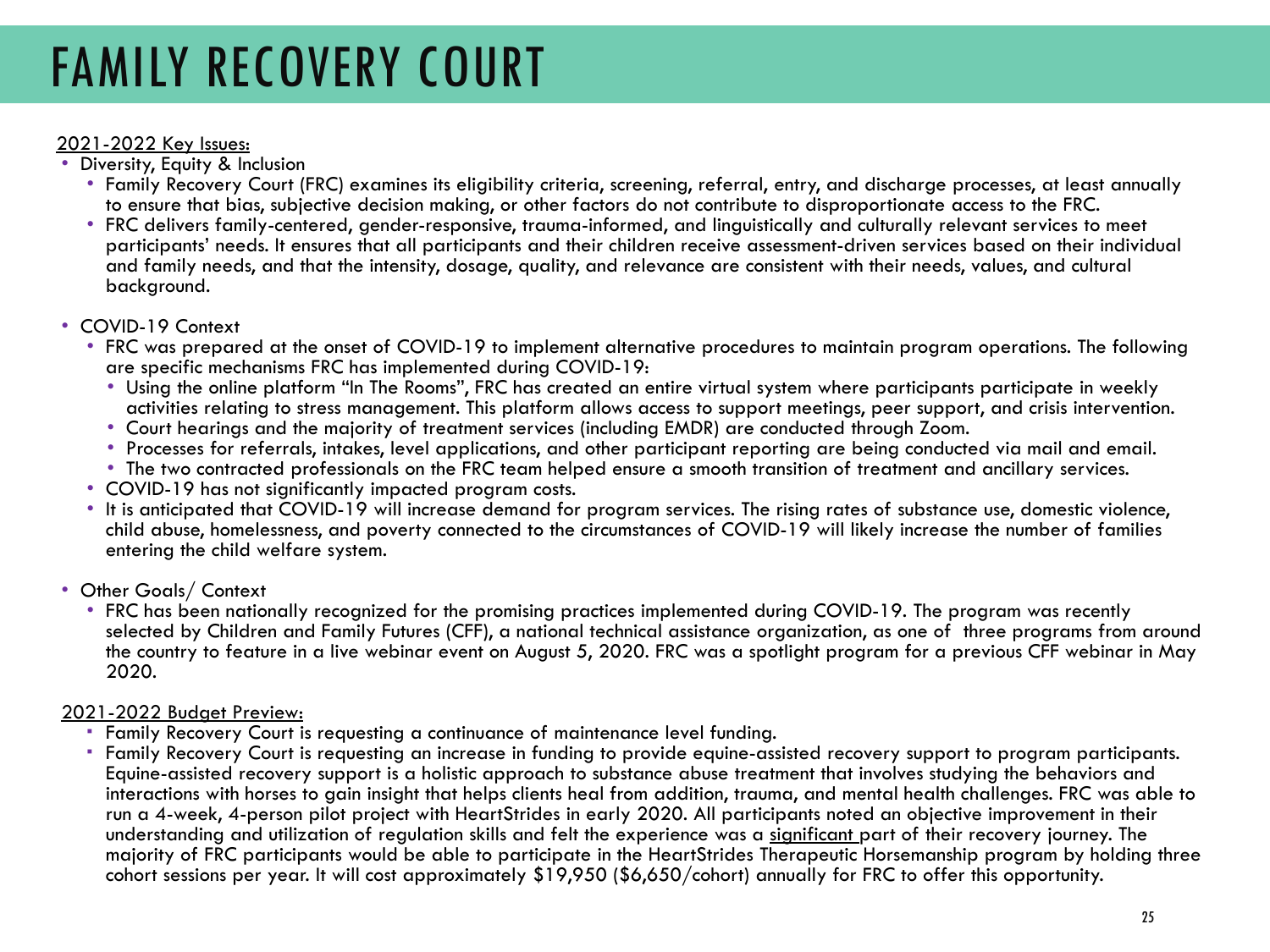# DOMESTIC VIOLENCE CASE COORDINATION

## **Administration: Thurston County Superior Court**

Program Description: The DV Case Coordinator provides monitoring, case coordination, and referrals in domestic violence cases. The DV Case Coordinator monitors compliance with court-ordered domestic violence treatment, including ensuring that individuals are assessed for mental health and substance use treatment and services where indicated by a licensed professional.

|      | <b>Budget</b> | <b>Actual</b> | <b>Variance</b> | Number Served in Year | <b>Other</b>            |
|------|---------------|---------------|-----------------|-----------------------|-------------------------|
| 2018 | \$51,262      | \$33,598      | \$17,664        | Data not available    |                         |
| 2019 | \$51,039      | \$48,085      | \$2,954         | 42                    | 37% exited successfully |
| 2020 | \$54,246      | <b>NA</b>     | <b>NA</b>       | <b>NA</b>             |                         |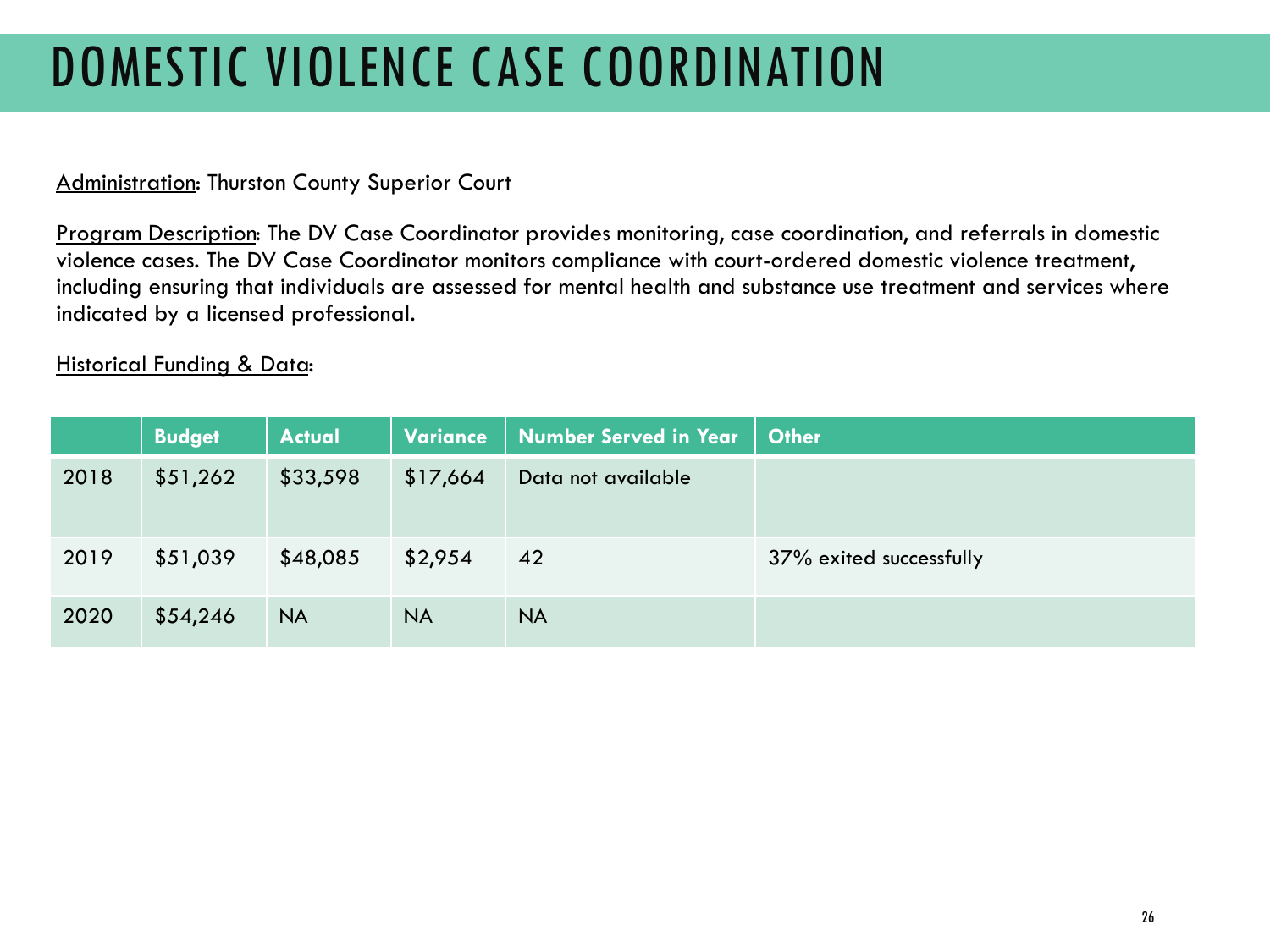# DOMESTIC VIOLENCE CASE COORDINATION

- 2021-2022 Key Issues:<br>• Diversity, Equity & Inclusion
- Domestic violence affects people regardless of race, ethnicity, class, sexual and gender identity, religious affiliation, age, immigration status, and ability. Because victims of domestic violence may experience the abuse in culturally specific ways, service providers should consider the cultural background and the unique issues faced by the victim and their children in order to tailor services to meet their needs.
- 
- COVID-19 Context Domestic Violence Protection Order Review Hearings were suspended from the end of March until the end of May. The Domestic Violence Case Coordinator was able to work remotely and keep in contact with participants.

Since these hearings have started back up they have been conducted by Zoom and the plan is to have them continue through Zoom until at least the end of the year.

- The demand for Domestic Violence services, Substance Use Disorder services, and Mental Health services has increased immensely. Domestic Violence has been at an all time high and continues to be through this Pandemic. All of these services providers have adapted to remote services and have remained open minus a few days in the beginning.
- Other Goals/ Context
- The Domestic Violence Case Coordinator continues to look for funding options to help participants afford Domestic Violence Treatment. A lot of Domestic Violence Treatment Providers are not charging participants for services due to the pandemic, but this is not a sustainable plan. Funding to help providers and participants continues to be a goal this program is working on.

2021-2022 Budget Preview:<br>• Domestic Violence Case and Resource Coordinator is requesting a continuance of maintenance level funding.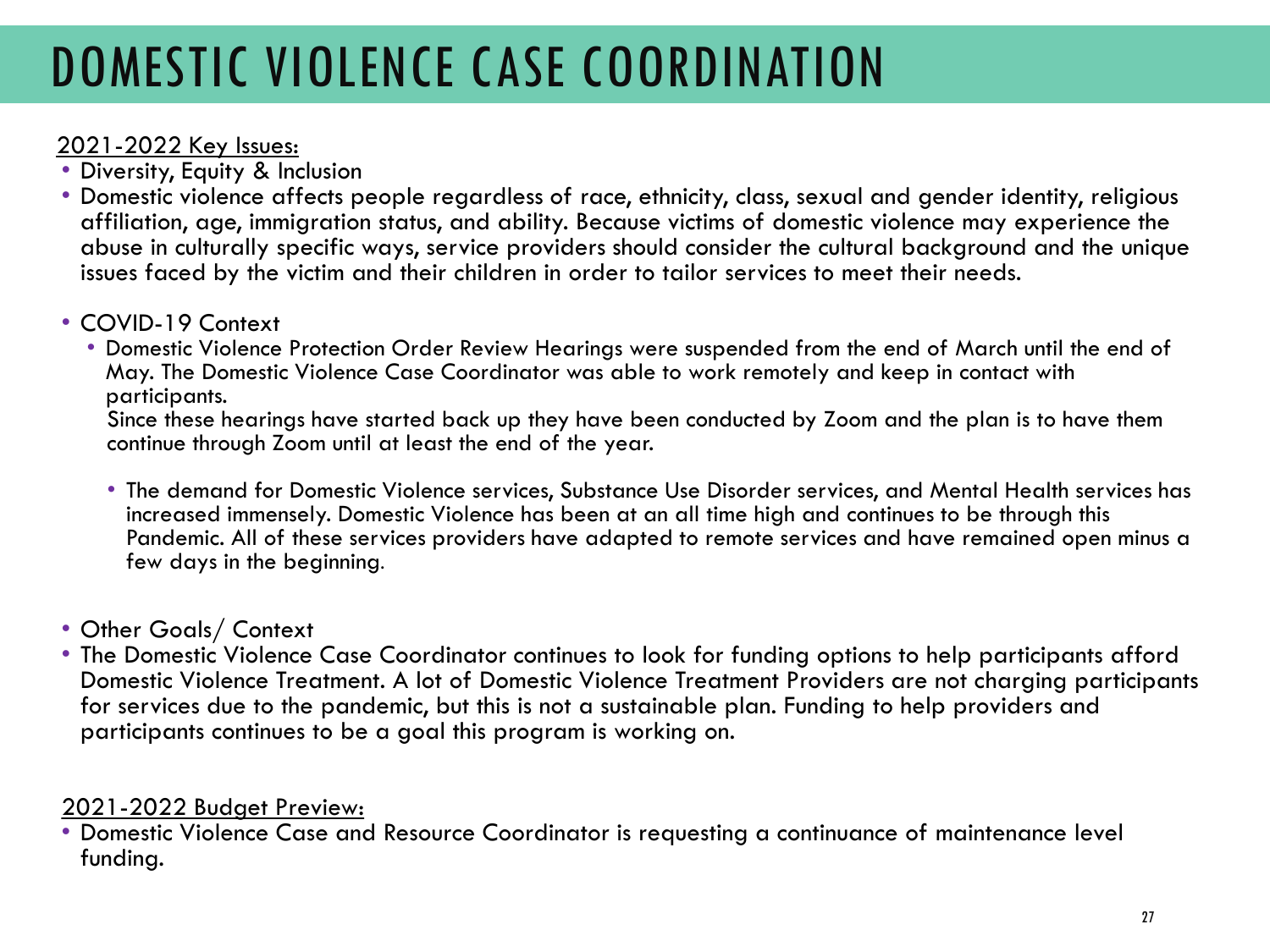# NEW PROPOSAL: SAFE BABIES COURT TEAM

Administration: Family and Juvenile Court/ Safe Babies Court Team

Program Description: The Safe Babies Court Team(SBCT) approach is a **community engagement and systems-change initiative** focused on reducing trauma and improving how courts, child welfare and child-serving organizations work together to support young children in the child welfare system.

Brief Description: The SBCT would consist of no more than 20 children age zero to three. The core components of SBCT include:

- Judicial and Child Welfare Leadership. Judicial and child welfare staff are trained in best practices for child development.
- Dedicated staff driving the team approach at the family and community level.
- Frequent family time, parent empowerment, and access to treatment that supports parent-child relationships.
- Early developmental screening and assessment is prioritized.
- Services to address child and parent needs are front-loaded.

### 2021-2022 Key Issues:

- Diversity, Equity & Inclusion
	- SBCT would examine its eligibility criteria, screening, referral, entry, and discharge processes, at least annually to ensure that bias, subjective decision making, or other factors do not contribute to disproportionate access to the program.
	- SBCT would deliver family-centered, gender-responsive, trauma-informed, and linguistically and culturally relevant services to meet participants' needs. It would ensure that all participants and their children receive early assessment-driven services based on their individual and family needs, and that the intensity, dosage, quality, and relevance are consistent with their needs, values, and cultural background.
- COVID-19 Context
	- It is anticipated that COVID-19 may increase and overwhelm the child welfare system with the rising rates of substance use, domestic violence, child abuse, homelessness, and poverty connected to the circumstances of COVID-19.
	- **In the SBCT approach**, families work with a consistent point of contact throughout the process; experience a collaborative approach where parents are valued members in planning for their child's future; participate in frequent judicial hearings and experience frequent family contact with their children.
	- We anticipate operating this program like FRC. We do not anticipate significate COVID-19 related costs.
- Other Goals/Context
	- SBCT research to date has demonstrated compelling outcomes, including:
		- Children exit the foster care system **eight months earlier** than children in traditional child welfare.
		- More than 99 percent of children experience **no recurrence of maltreatment** within 12 months.
		- Children achieved the **same outcomes**, **regardless of ethnicity, race or time in foster care**, highlighting the potential of SBCT to close significant existing disparities in outcomes for families of color in the current child welfare system.

### 2021-2022 Budget Preview:

- 10/1/2021-12/31/2021 approximate request \$22,000, 2022 approximate request \$90,000
- To support the continuation of funding for an Administrative Assistant whose role is to support the judge in convening an Active Community Team, drive the quality and frequency of Family Team Meetings, and help families to access and navigate services. The position would also manage data input, monitoring, and quality assurance. The funding would also pay for local travel, training for child welfare and judicial staff. The first year of funding for this progreyn<br>was paid for through the Zero to Three Grant.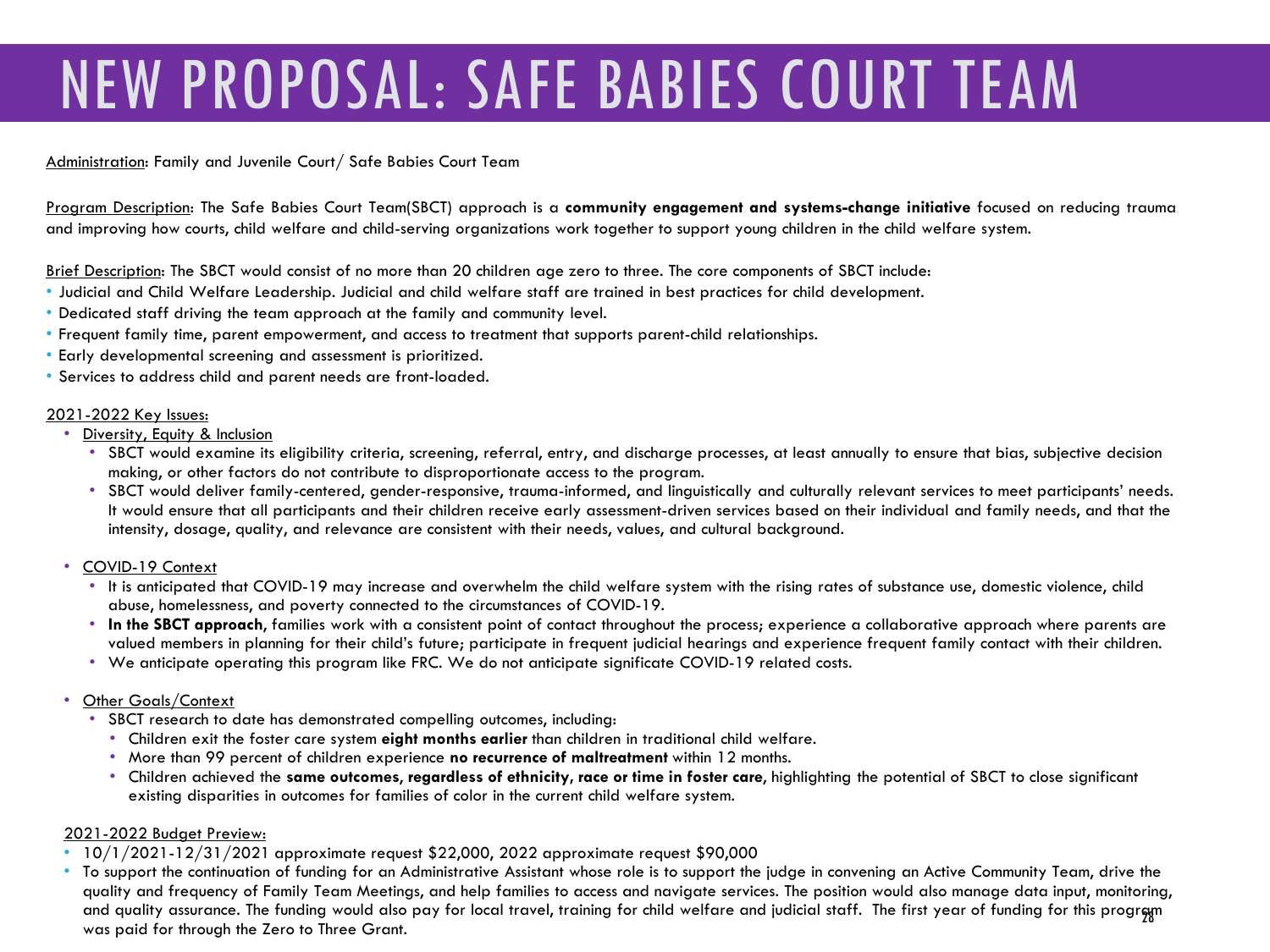# PUBLIC DEFENSE

**Treatment Court Defense & Mitigation Services** 

П TП

New Proposal: Public Defense Social Work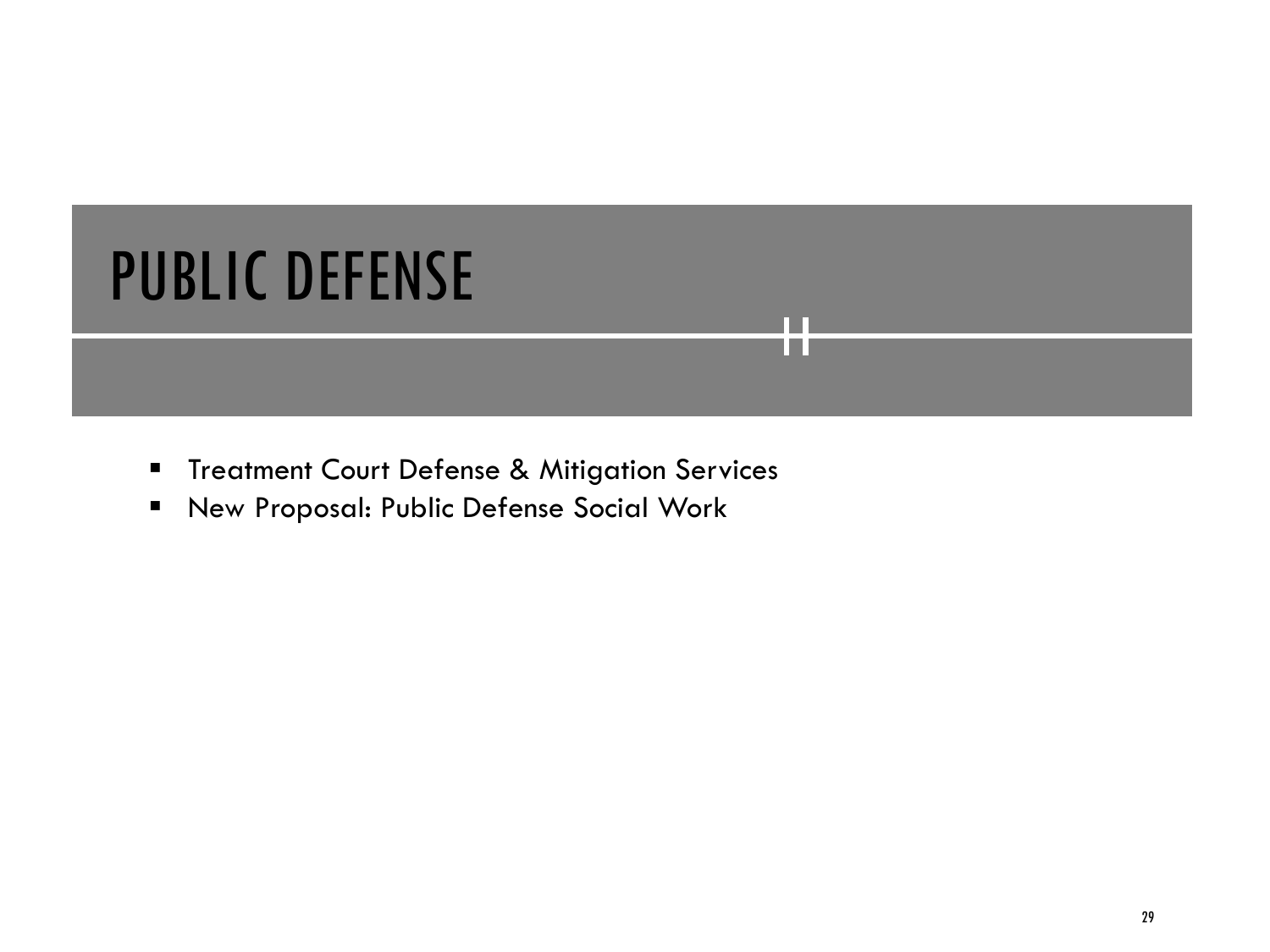# TREATMENT COURT DEFENSE & MITIGATION SERVICES

## Administration: Thurston County Public Defense

### Program Description:

*Treatment Court Defense*: Screens cases for and makes referrals to treatment courts and serves as essential member of treatment court team by providing legal defense to participants.

*Mitigation Services:* seeks to connect individuals with identified mental health and substance use treatment needs to treatment services and/or therapeutic courts and reduce the duration of their incarceration as appropriate.

|      | <b>Budget</b> | <b>Actual</b> | <b>Variance</b> | <b>Number Served in Year</b>                                                | <b>Other</b> |
|------|---------------|---------------|-----------------|-----------------------------------------------------------------------------|--------------|
| 2018 | \$242,198     | \$242,198     | $\overline{O}$  | Treatment Court data collected via courts<br><b>Mitigation Services: 31</b> |              |
| 2019 | \$317,330     | \$316,996     | \$334           | Treatment Court data collected via courts<br><b>Mitigation Services: 39</b> |              |
| 2020 | \$324,690     | <b>NA</b>     | <b>NA</b>       | <b>NA</b>                                                                   |              |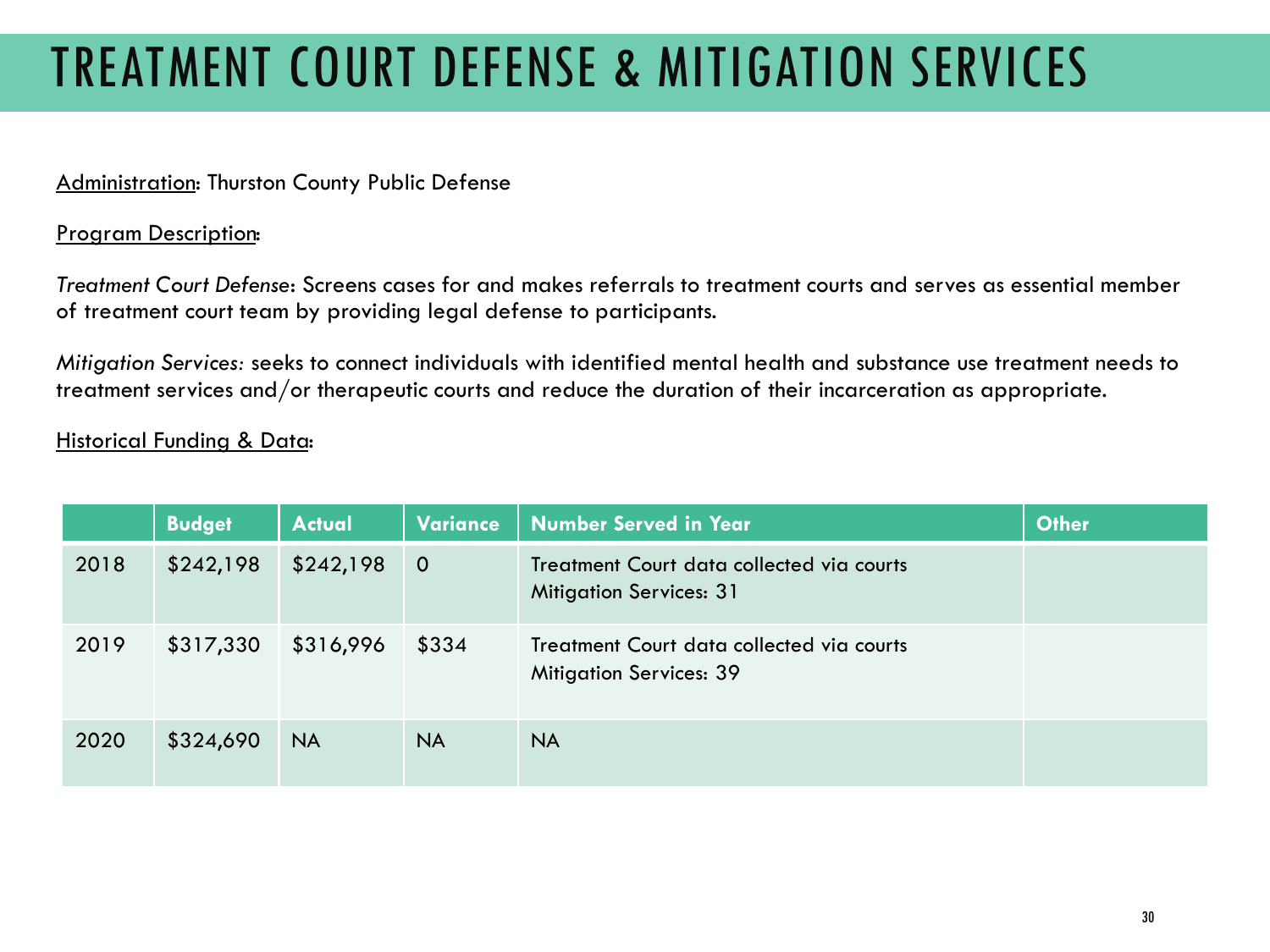# TREATMENT COURT DEFENSE & MITIGATION SERVICES

### 2021-2022 Key Issues:

- 
- Diversity, Equity & Inclusion<br>• As the BoCC's letter to the community recognizes, law enforcement needs support in interacting with community members suffering from mental illness, substance use disorder, homelessness, and many other issues related to poverty and behavioral health. The same applies to the criminal justice system when those individuals become justice involved in Thurston County. Now more than ever, we need TST funded treatment Courts and other inventions investments to address these community needs.
	- TCPD clients by definition are indigent and so many of our clients face the challenges the BoCC recognized when they enter our criminal justice system. The Board recognized a need for County organizations to re-assess their collective mindset as we strive to make our community more inclusive and equitable to those facing these challenges. TCPD has made great strides in furthering that vision but we have more work to do and need more support to do it.
	- TCPD serves all treatment courts by providing direct representation of clients both attempting to enter the programs and continued representation throughout each specific program. TCPD attorneys are responsible for advocating for all our clients not matter they background, race, gender, or any other underrepresented group to gain acceptance into a treatment Court based on a individualize need specific to each one of our clients. Although we are not the "gate keeper" for acceptance into a therapeutic court, our attorneys and staff are committed to entering any and all clients into a therapeutic court if eligible and express a desire to commit to enter.

- COVID-19 Context Expenses/ Operation s
	- COVID-19 has impacted our treatment Courts in a variety of ways. Specifically, due to the health concerns and Court closures, treatment Courts were forced to make the decision to not allow new entries into each program for several weeks. Our clients that were eligible and desiring to enter one of the treatment courts were forced to wait until the Courts were safely able accommodate new clients entering. Clients suffering from mental illness, SUD, and other behavioral health issues were unable to enter our th
	- Additionally, with most of our internal staff working remotely and our office being closed to the public for several weeks, clients and attorneys were challenged to maintain consistent attorney client relationships given the pandemic.
	- Demand for Services
		- Demand for all TST funded programs has and will continue to increase as a result of COVID-19. As unemployment rates increases, access to behavioral health services continues to be challenging, and socio-economics impacts continue over the next 24 months, it would be reasonable to expect more individuals in our community will be in need of our current programs.
- -
- Other Goals/ Context<br>• Increase capacity should the demand for services increase<br>• Pursue additional resources to the programs to provide early intervention points prior justice involvement<br>• Incorporate dispute resoluti
	-
- -
- <u>2021-2022 Budget Preview:</u><br>• Requesting maintenance level funding of \$649,380 (\$324,690 per Fiscal Year)<br>• Includes Public Defense Attorneys Salaries/Benefits, Contracted Legal Services, Professional Services (Mitigation)
	- Fees Does not include proposed Social Worker position estimated costs for 2021 and 2022